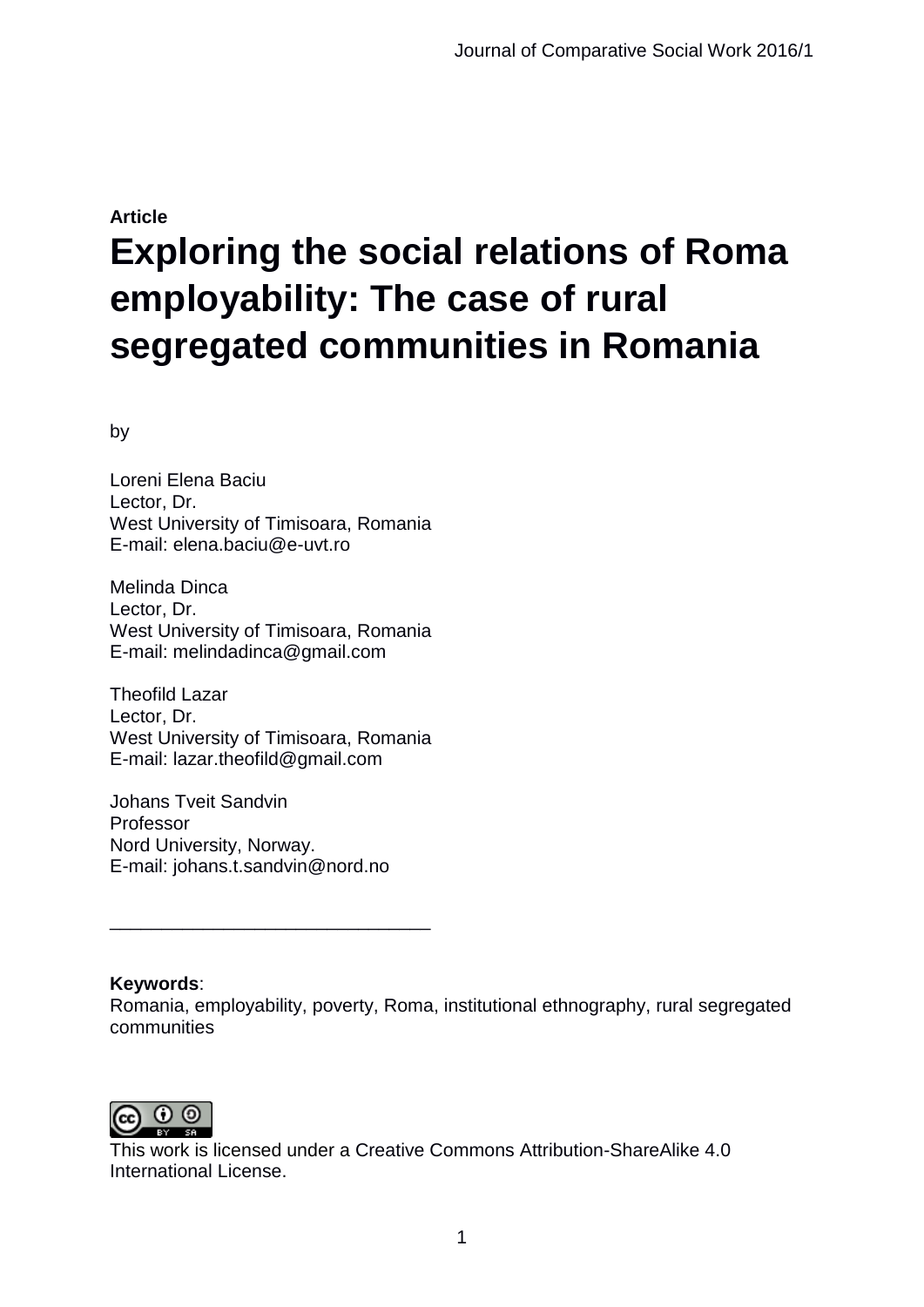# **Abstract**

The article reports on a qualitative study of Roma employability in Romania. Being the largest ethnic minority group in Europe, the Roma population is the object of profound marginalization in most of the countries where they reside, by measures such as spatial segregation and exclusion from the formal labour market. This article focuses particularly on the Roma living in rural segregated communities. Inspired by institutional ethnography, the aim is to explore the social organization of rural Roma employability from the standpoint of the Roma themselves. The main obstacles to employment, as they are known and shared by our interviewees, are a lack of available jobs within reach, their own lack of education and a rejection by employers on the grounds of them being Roma. As the analyses show, these obstacles, and the individual's experiences and knowledge about them, are shaped and maintained by extended translocal relations of administration and governance, thus making the rural Roma dependent on a precarious secondary labour market of low-paid day work for neighbouring farmers. The uncertainty of this work, and the organization and work of everyday life it implies for the people inhabiting these communities, further increases the distance to formal employment. It is this complex set of relations coordinating people's doings that produce the employability of Roma inhabiting the rural segregated communities.

*Keywords:* Romania, employability, poverty, Roma, institutional ethnography, rural segregated communities

*Disclosure and conflict of interests:* None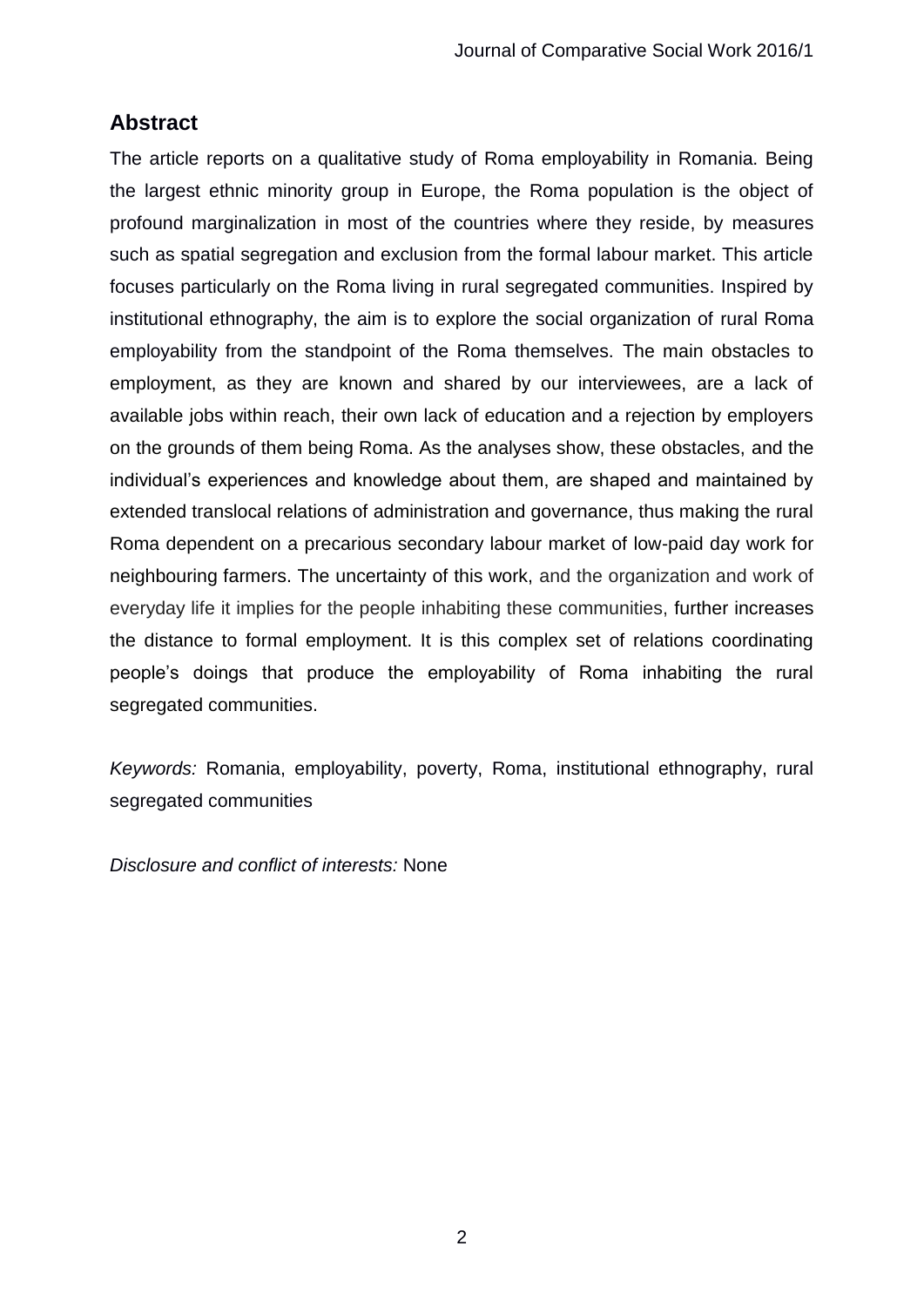### **Introduction**

The Roma minority is considered the largest ethnic minority group in Europe, amounting to roughly 10 to 12 million people, of which approximately half live in EU countries (European Commission, 2014). Throughout Europe, the Roma population is systematically confronted to a large degree with political and social exclusion (Respect, 2011), as for many years the EU has worked to bring about a common policy for a better inclusion of the Roma. In 2011, the European Commission adopted a Communication pushing for the development of national strategies for Roma integration up to 2020 (European Commission, 2014).

Romania has one of the largest populations of Roma in Europe. According to the 2011 census, they number approximately 620,000 (RNSI, 2012), though the real number is expected to be higher since it is believed that many Roma did not declare their ethnicity in the census. Spatial segregation is a common structural practice across Europe regarding the treatment of both urban and rural Roma (Respect, 2011), which has profound consequences for other forms of exclusion and marginalization, including in relation to employment. There is quite a bit of quantitative research on Roma people's participation in the labour market, both in Romania and other parts of Europe (O'Higgins & Ivanov, 2006; Preoteasa et al., 2012; Kligman, 2001; Sykora, 2009; Cace et al., 2011), which consistently documents a low attainment. Some of this research also looks specifically at the labour market effects of spatial segregation (Damm, 2009; Boeri et al., 2011; Lebedinski, 2013). However, very few have explored the employment opportunities from the standpoint and experience of the Roma themselves, which is what the present article aims to remedy.

The article reports on a qualitative study of Roma employability in Romania. Employability comprises not only the ability to find and keep employment, but also the workplace's ability to create opportunities for employment and for personal and professional growth (Ghoshal & Bartlett, 2004; Berntson, 2008). For the purpose of this article, we would add that employability also depends on external factors regulating people's access to the labour market, such as the degree of inclusiveness and equalization.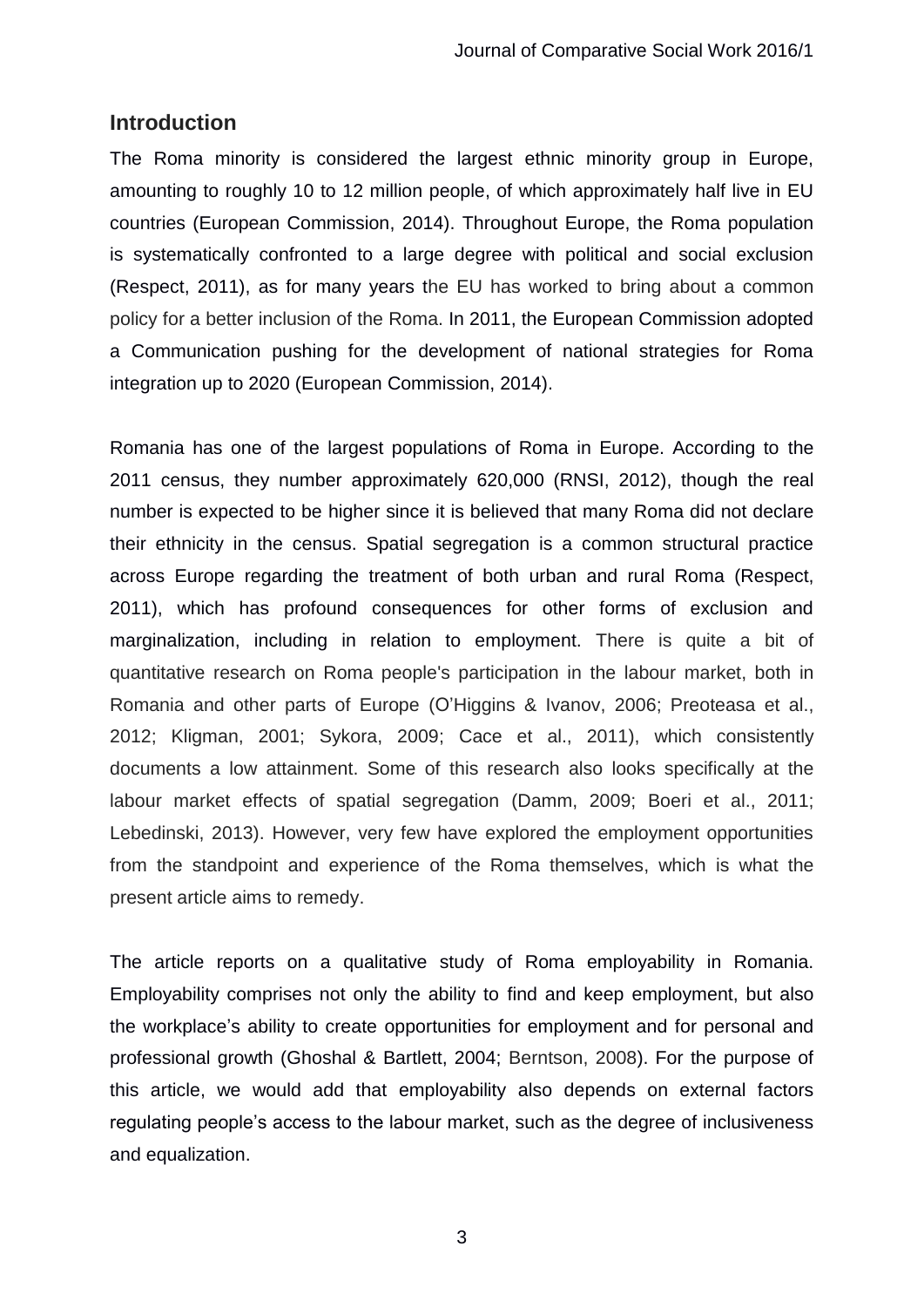The analysis presented is part of a larger study of labour market integration in Romania, focusing on both Roma and disabled people, carried out in cooperation between researchers from Romania and Norway, and funded by the EEA Financial Mechanism 2009-2014. The study is inspired by institutional ethnography (Smith 2005), both for its design and for the analyses performed. Data has been generated in two phases, starting with interviews with Roma and disabled people about their everyday experiences in relation to employment, followed by interviews with representatives of institutions that frequently appeared in the interviews from phase 1. Nonetheless, in this article we solely focus on interviews with Roma individuals, and only those living in rural segregated communities, i.e. separate and secluded spaces into which Roma are clustered due to processes of economic and social marginalization (Respect, 2011).

The article is organized as follows: The next section gives a brief overview of the literature related to the employment situation of the Roma. The following section presents and justifies the study design, in which ethical and practical challenges in recruiting, interviewing and representing Roma are particularly underscored. In the subsequent part of the article, we first explore the everyday life and activities of Roma living in rural segregated communities, in which we are specifically interested in how everyday activities connect with- or have traces of institutional relations. Lastly, we examine what these hooks and traces can tell about the social organization of Roma employability.

#### **Patterns of Roma Employment in Europe**

As the largest ethnic group across Europe, the Roma face a multitude of socioeconomic problems, such as persistent discrimination and exclusion, poor living conditions, unemployment and a low level of education and vocational training (FRA, 2011). All these factors are interrelated, and are part of a cumulative social deprivation that also includes spatial segregation, as 'spatial exclusion seems to be a common denominator to all various forms of exclusion' (Respect, 2011).

Studies across Europe demonstrate that the employment status of Roma citizens is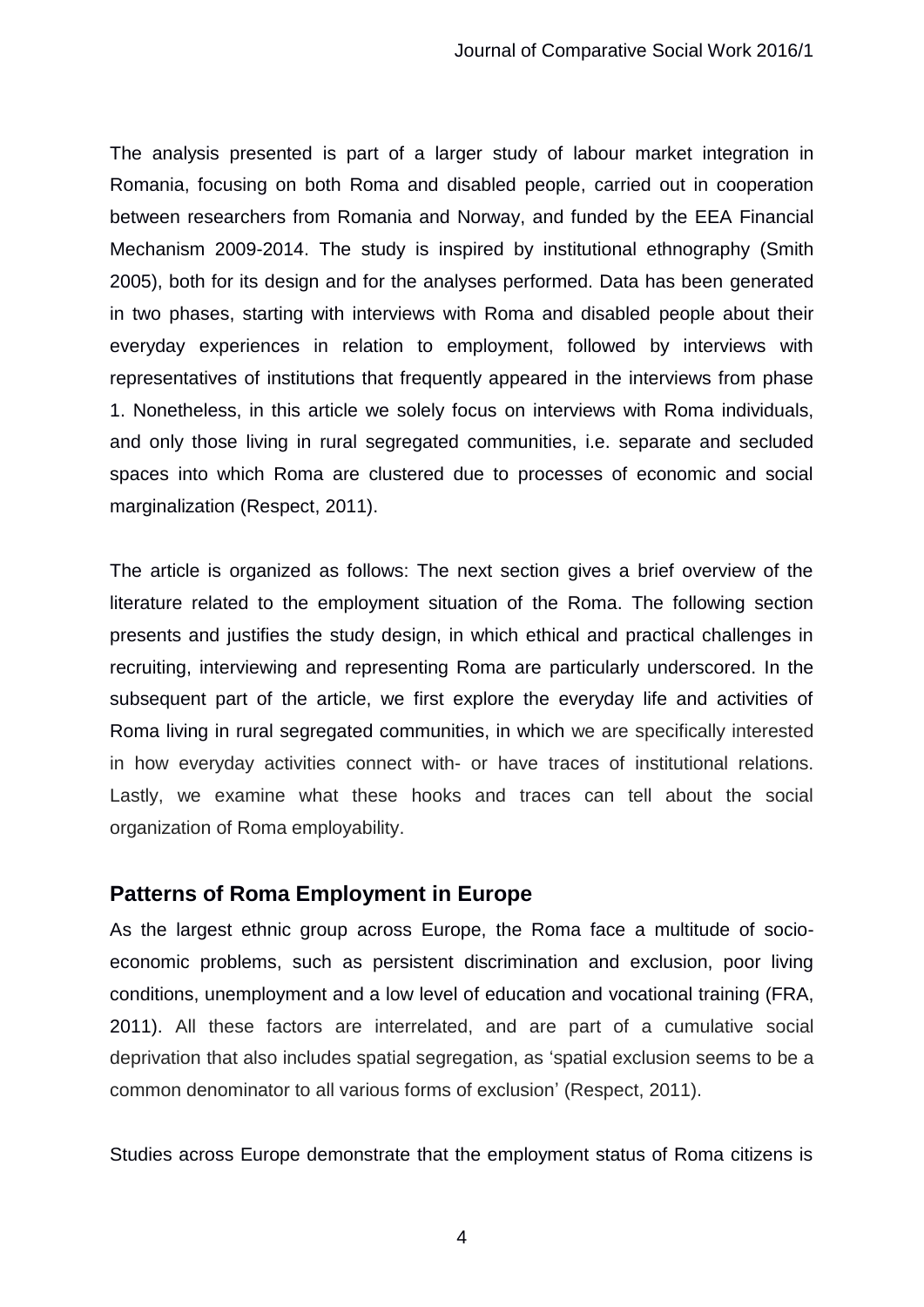poor, with the differences between the Roma and non-Roma being noticeable. For example, studies in Belgium show that only 10% of Roma are occupied in standard employment (Pinet, 2009), while in Italy 73% of the Roma in an Italian Red Cross study were unemployed, compared with 6.7% of the general population (Strati, 2011). In Bulgaria, the Roma unemployment rate is reportedly 70-80%, and in the Czech Republic more than 90%, with the highest rates among women and youth (Council of Europe, 2012). According to the Council of Europe's report on Human Rights of Roma and Travelers in Europe, the problem is also that '(e)ndemic discrimination combined with under-education often offsets the potential positive effects of emerging employment policies targeting Roma' (ibid: 157).

In relation to Romania, a national survey from 2008 shows that only 53% of Roma men and 23% of Roma women perform paid work (Radu, 2011). According to the 2011 Census, the unemployment rate for Roma was also six times higher than for the general population at 48.6%, compared to 7.4% (RNSI, 2012), as differences with regard to formal employment are likely to be much higher. Extensive studies show that Roma citizens' income is primarily comprised of sporadic daily work, black market jobs and collecting garbage and scrapping premiums (Cace et al., 2011).

The aim of this article is to explore the everyday work and activities of those living in these communities in ways that bring into view how employability and rural segregation are coordinated institutionally. In so doing, we hope to make visible the ways in which the patterns of rural Roma employment are produced and maintained. Thus, the research question for the current analysis is: How are the work and activities of everyday life of Roma living in rural segregated communities hooked up with institutional relations in ways that limit their employability?

# **Methodology**

Research-based knowledge largely depends on the way in which the research has been conducted. Our orientation towards institutional ethnography reflects a desire to explore how the proven patterns of exclusion of Roma from the formal labour market are actually put together. Institutional ethnographers have therefore shown how ethnicity becomes a means by which people are organized in relation to the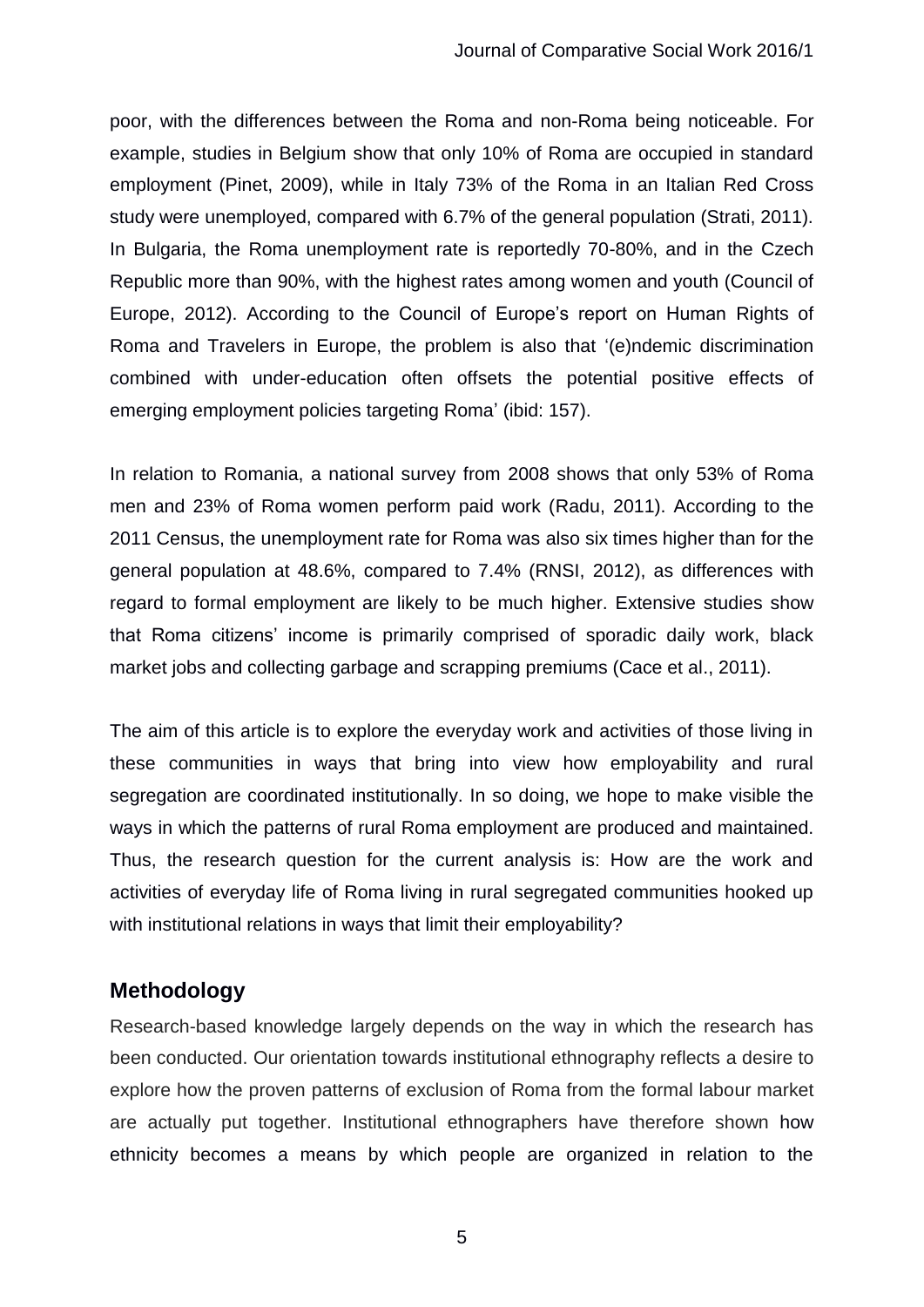productive processes of the society (Ng, 1981). The purpose of institutional ethnography is to investigate the 'empirical linkages among local settings of everyday life, organizations, and translocal processes of administration and governance' (DeVault & McCoy, 2006: 15). The investigation starts from beneath, from the *standpoint* of those people whose everyday life we have chosen to emanate from, in this case people of Roma ethnicity living in rural segregated communities in Romania. In institutional ethnography, a standpoint means a *point to stand*, rather than a specific or privileged insight. It is a subject position that makes the actualities of people's everyday life the entry point into discovering the social in a way that 'does not subordinate the knowing subject to objectified forms of knowledge' (Smith 2005: 10). Hence, our study starts with interviews with Roma individuals living in rural segregated communities, about their work and activities of everyday life that speak about the opportunities and obstacles for formal employment. The value of focusing on the work and activities of everyday life is that it helps in *keeping the institutions in view* (McCoy 2006). Nevertheless, when we are a little reluctant to advertise this as an institutional ethnography in the true sense, it is because our data do not always support a direct tracking of the institutional relations. They come into view in encounters with employers and government officials, but even such encounters are relatively rare. They are also present in the knowing of our interviewees, but the rural segregated Roma communities are most of all characterized by a notable absence of direct observable institutional relations, meaning that such relations, which indeed exist, sometimes must be deduced from structural features, rather than being traced through ethnographic accounts.

In total, 24 Roma were interviewed in our study, of which 10 live in urban areas and 14 in rural segregated communities. Based on interviewees' accounts, it seems that the employability of Roma is highly dependent on residence. Among our interviewees, only two out of 14 living in rural segregated communities were employed, as compared to seven out of 10 living in urban areas. Among our interviewees from rural communities, five had never been employed, while all of those from the urban areas had been employed at some point. It is also indicative that four of the interviewees from urban areas benefitted from employment programmes, whereas that was the case for only one from rural areas. More importantly, however, the interviews revealed that living in rural segregated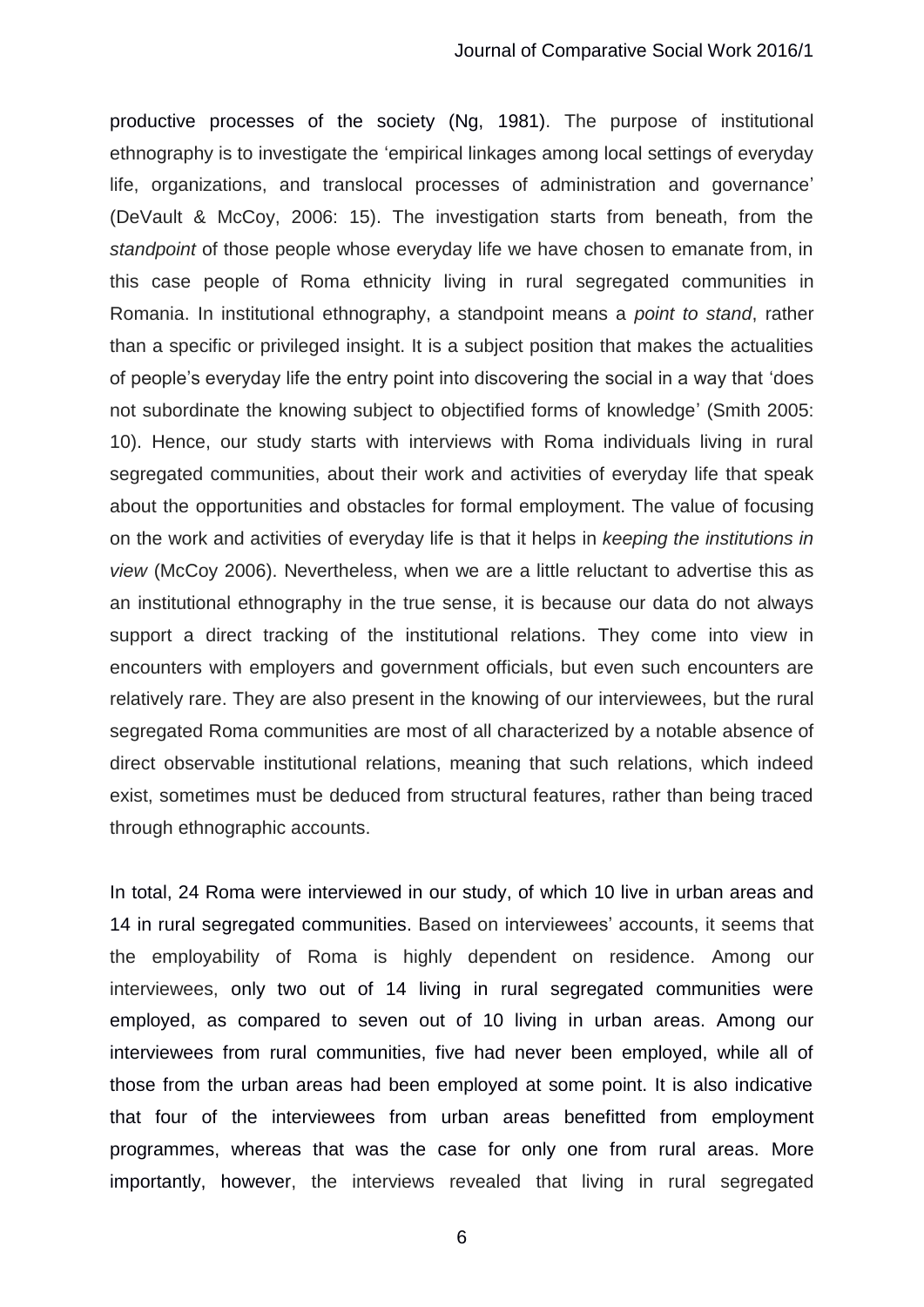communities gave rise to distinctive experiences in relation to the opportunities for employment, with a specific set of institutional traces. This formed the basis for a separate analysis that is reported on here. As a result, this article is based on interviews with the 14 Roma living in rural segregated communities, four men and 10 women, with the age of the interviewees ranging from 24 to 42 years.

The interviews had a specific focus on the work and activities of everyday life of the interviewees. This included the work relating directly to seeking or keeping employment and the encounters in that respect with everything from neighbours and social networks to employers, employment offices and other institutions. It also included the work and activities of everyday life that support, impede or in other ways connect with the opportunities of obtaining or keeping employment, all in order to establishing the problematic of the investigation. An interview guide was used that contained a number of key topics such as: searching for a job, asking for and/or receiving assistance, education and training, strategies used to tackle a lack of income, living conditions and housing, as well as perceptions regarding the employment opportunities of the Roma, just to mention a few. The interview guide was a help to ensure that all elements were covered, while each interview followed its own dynamic. The research team took great care in adapting the formulation of the questions to each interviewee and to the interview situation. An emphasis was placed on a sensitivity to issues that the interviewees themselves brought up, and probing was used to follow up on issues relevant to the study. The interviews were conducted by the Romanian team, in Romanian, and later transcribed verbatim and translated into English.

The recruitment and selection of interviewees followed a two-step process. First, we asked for the collaboration of local institutions and NGOs to provide support and assistance for Roma persons previously self-identified as such. Our collaborators asked for their beneficiaries' consent in providing us with their information; thus a list of potential informants was created. From this list, we then made a selection to secure a sufficient variation regarding gender, age, area of residence and status in the labour market. The people on the list were informed that such a selection would be made, and all the interviewees selected were informed about the use of the data and provided with their written consent on their attendance.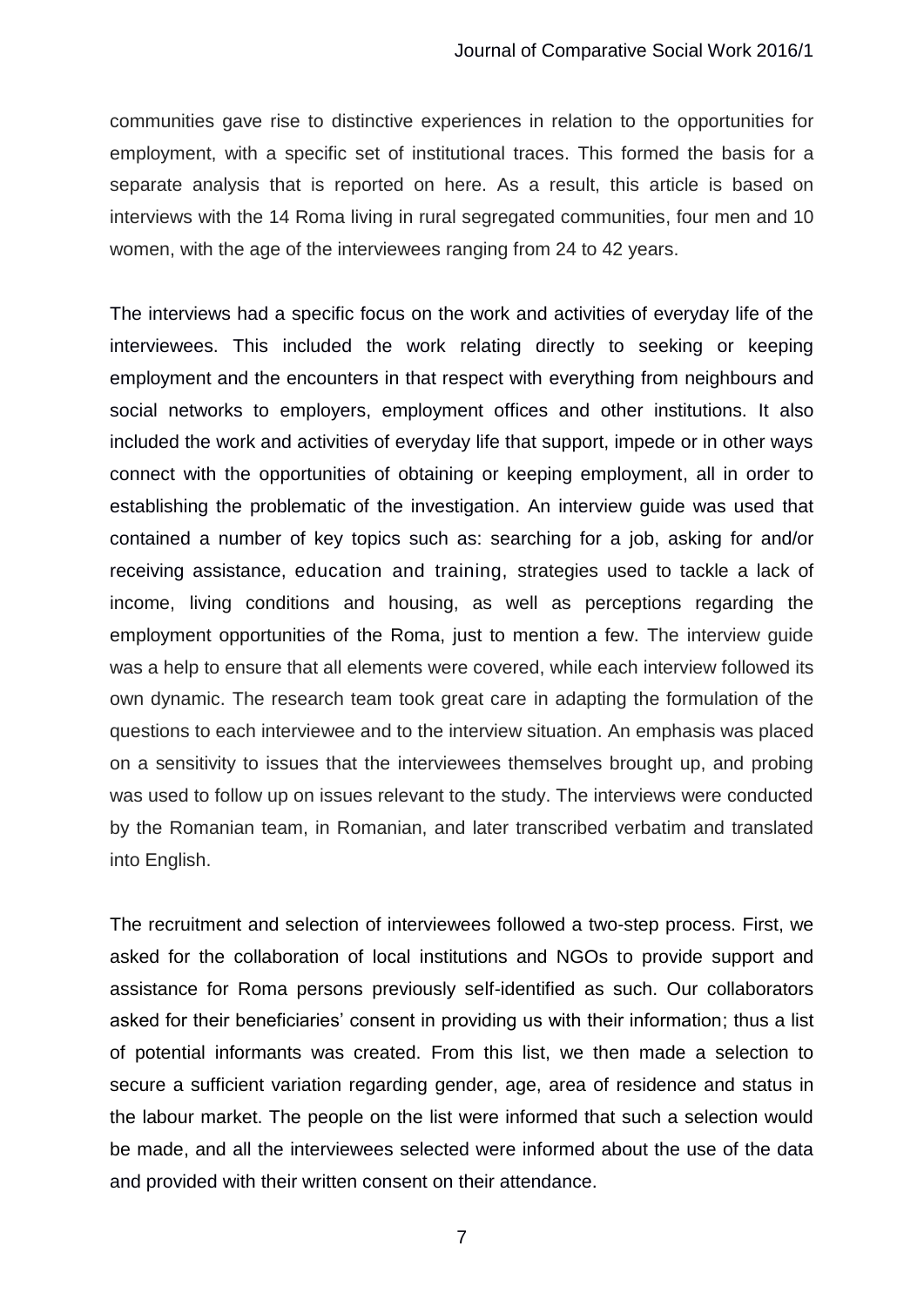Being dependent on intermediates may involve a certain bias by precluding those with no contact with our collaborators. Still, we do not know whether those precluded were more deprived (due to no assistance) or less deprived (did not need assistance) than those potentially included. The use of intermediates also involves some ethical dilemmas. Firstly, we did not know how the relationship between our collaborators and those who were asked to participate actually was, and therefore how voluntary their participation was in the first place. Even so, we believe this was the least intrusive way to approach potential interviewees, and the voluntariness of participation was underscored by the interviewees' attendance. Secondly, while our study focuses specifically on Roma, there is currently a strong norm to 'de-ethnicize' social problems, especially when related to ethnic minorities. There is a fear that juxtaposing certain social problems with a certain ethnicity may reinforce the 'othering' and patronizing of the ethnic group in question. We aim to avoid this by specifically addressing the processes and mechanisms through which the problems are being ethically linked (Milikowski, 2000).

In order to ensure the confidentiality and anonymity of the informants, all information that could identify them has been omitted. This also includes their communities of residence, for which we have excluded all data that we believe could be used to identify the place. When quotes are used, we state the interviewees' gender and age, with the latter in parentheses.

# **Rural Spatial Segregation of Roma**

The spatial segregation of Roma communities is a widespread and well-documented phenomenon in almost every country that has a significant number of Roma inhabitants, particularly in the Central and Eastern European countries (Kligman, 2001; Sykora, 2009; Lippai et al., 2011). It appears that in Hungary, Romania and Bulgaria, this segregation was prominent in the interwar period, and has gained new momentum after the fall of various Communist regimes (Harper et al., 2009). In fact, the Communist policy improved the situation for the Roma with respect to both education and employment (Cace, 2010; Lippai et al., 2011). Since 1989, the declined enforcement of state policies, particularly with respect to education, and an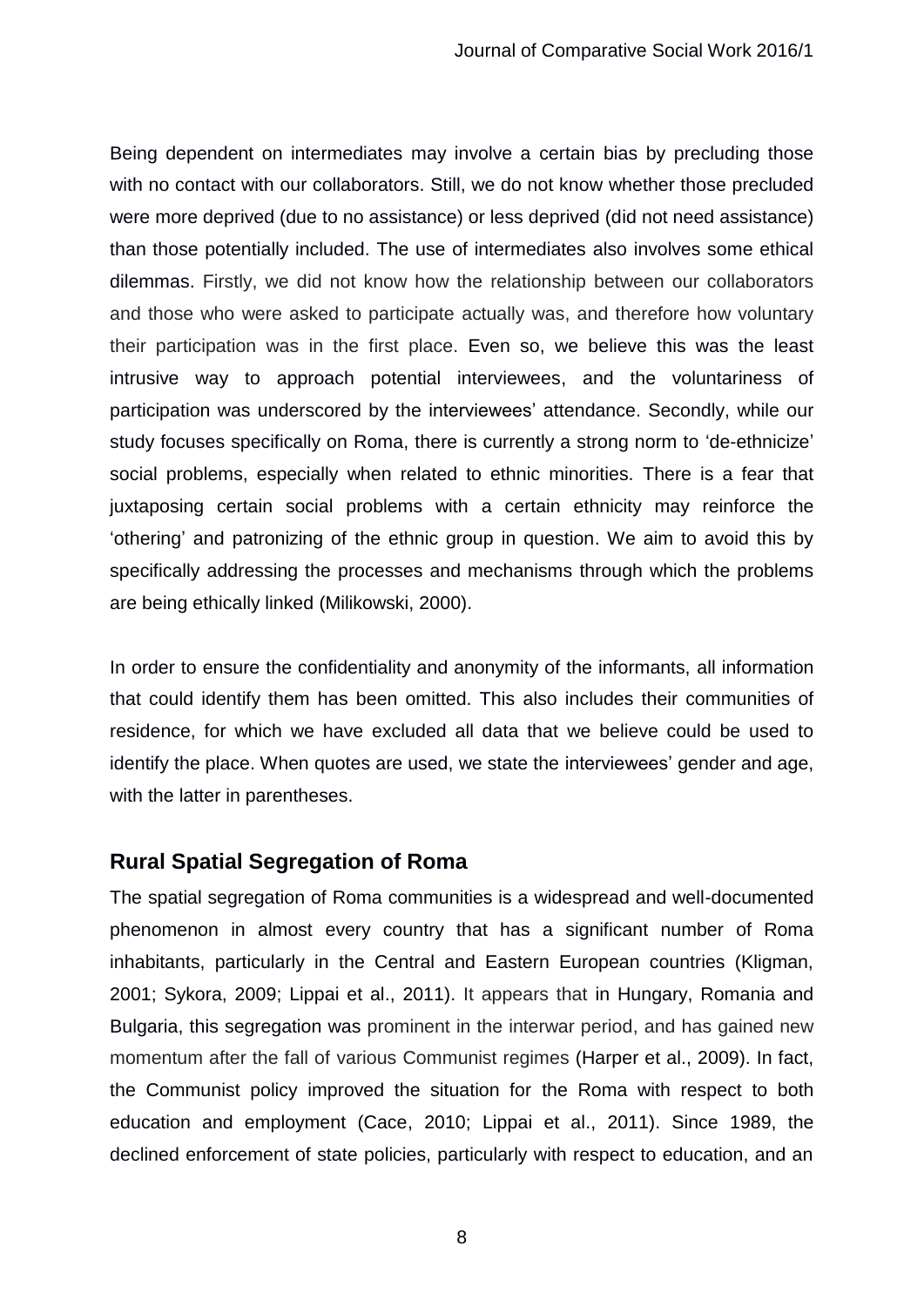ever-more competitive labour market, have rendered the Roma population increasingly vulnerable (Kligman, 2001).

While sharing much of the same implications as urban segregation, rural segregation also contains some specific features. We are not doing a comparison between urban and rural segregation here (for more specifics on urban segregated spaces in Romania, see Mionel & Gavris, 2015). Instead, we provide an investigation into the particularities of rural segregation and their connections with the possibilities of formal employability.

The rural space is known as the space that hosts' with predilection the socially disadvantaged populations (Sykora, 2009; Precupetu, 2013; Preoteasa, 2015), primarily because of their low prospect of economic prosperity due to their exclusion from 'the economic geography of investments and wealth that is concentrated in metropolitan growth poles' (Sykora, 2009, p. 430). This could be a valid explanation for the large percentage of Roma individuals residing in rural areas (60%), as compared to other ethnic groups in Romania (40%) (Badescu et al., 2007). Nonetheless, even if already disproportionally represented in more or less disadvantaged rural areas, several researchers reveal that the segregation of the Roma goes even deeper (Badescu et al., 2007; Sykora, 2009; Lippai et al, 2011; Preoteasa et al., 2012). The areas inhabited by the Roma from rural areas are in themselves segregated from the rest of the village, being established in peripheral areas, and often 'physically separated by a natural barrier, railway or other obstacle' (Sykora, 2009, p. 427).

Empirical research on the rural settlements inhabited by the Roma population depicts a grim image of these spaces (see Voicu, 2007; Harper et al., 2009; Badescu et al., 2007; Sykora, 2009; Preoteasa et al., 2012; Moisa et al., 2013). The dwellings are described as shelters, more than proper houses, most often made from frail, inexpensive materials, and generally unfit for decent living. The living space (rooms) is usually over-crowded, with many persons sharing a single room. Many of the villages lack access to basic utilities, but even if they do have certain public services or utilities (e.g. paved roads, electricity, running water, sewage supply), the providing network usually does not reach that part of the village inhabited by Roma.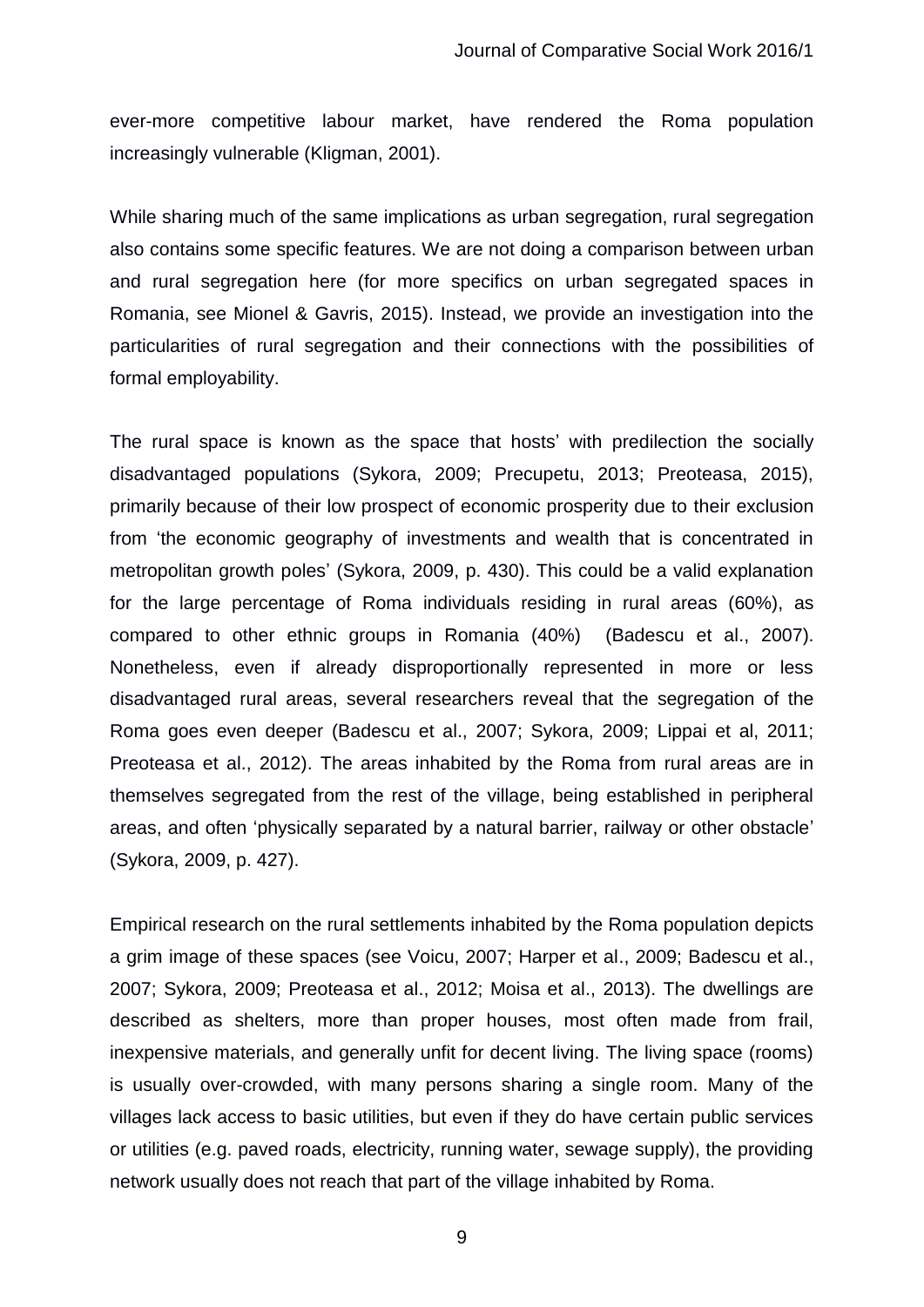The two communities from which our interviewees are recruited reflect many of these characteristics. One is located in a village 30 km from the nearest city. The village has approximately 3,000 inhabitants, of which 600 live in the Roma community situated 1.5 km from the village centre. There is no bus going to the city, although there is a train passing from a train station a few kilometres away. Spatial segregation from the village centre indicates the ethnic identity of the people living in the community. The relatively small size of the houses, compared to the number of household members, the lack of residential and agricultural land, domestic animals and unpaved roads, in addition to streets filled with children and adults gathering in front of the houses, all outline the typical image of a poor Roma community, living in conditions below the poverty threshold of the rural Romanian communities. Currently, the situation is somewhat better than it was five-six years ago, ever since a foundation managed to direct the attention of the municipality towards the living conditions in the community. In terms of infrastructure, most households today have electricity and access to public water supplies. Moreover, in recent times, some houses, in which the poorest families in the community used to live, have been demolished and rebuilt, and a new Community Centre has been established at the initiative of a foundation, but which is owned by the municipality. The foundation has been of great importance to the improvement of living conditions in the community.

The other community is located in a village about 40 km from the nearest city, and 20 km from a smaller town (with approx.15,000 inhabitants.). The village has roughly 2,000 inhabitants, of which about 800 are Roma. A few Roma live in the village, while the vast majority live in the spatially segregated Roma community at the outskirts of the village centre on plots of land that are currently not on their property, with improvised houses and without any connection to basic utilities (due to the lack of property documents). The village has a small medical centre, a pharmacy, plus a library and cultural centre, as well as a kindergarten and school (primary and secondary). As in the first village, public transportation is not very good. There is no bus available, although there is a direct train to the nearest town, whereas a train to the city requires a transfer in another village. The spatially segregated Roma community has much of the same character as described for the first community, albeit without the upgrade. To the contrary, since the municipality of this community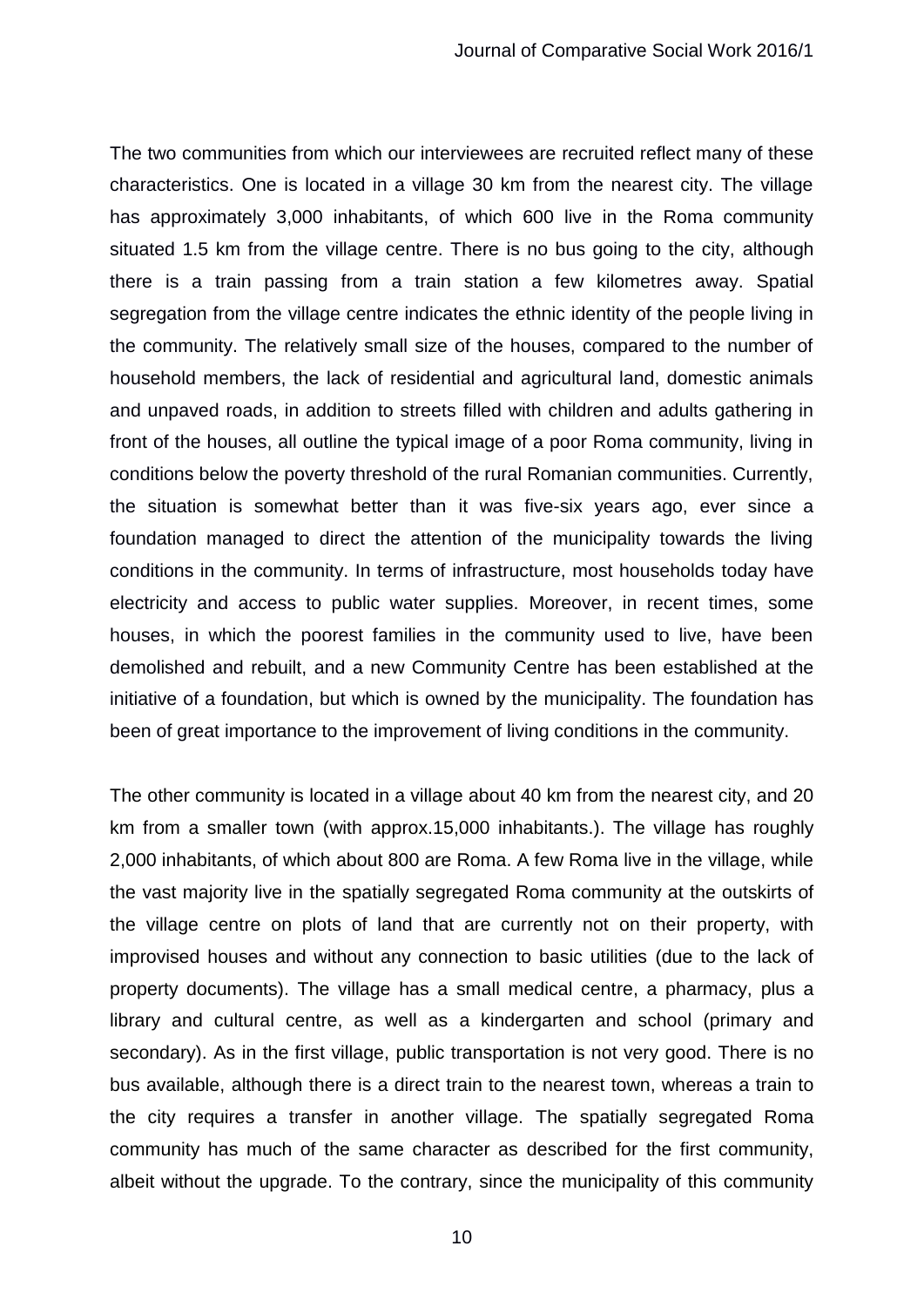gained independence from a larger commune after a referendum in 2004, the relationship between the Roma and non-Roma has become increasingly tense. Due to financial challenges, as soon as it gained its independence the municipal authorities began making the formal requests in order to demolish the houses built illegally. Currently, the issue is pending, as the municipality has paused its undertaking, but the quality of the relations between the Roma and non-Roma citizens of the community has not noticeably improved.

# **Exploring Roma Employability from Below**

There are a number of reasons why the Roma living in rural segregated communities have difficulty getting into the formal labour market, many of which involve some kind of direct, indirect or structural discrimination. Still, even if discrimination provides an important perspective on the living situation and employability of the Roma, and we write extensively about it elsewhere (Lazăr et al., 2015), discrimination is an abstraction that does not tell much about what is actually taking place. Consequently, in this article we concentrate on the accounts given by the Roma living in rural segregated communities themselves. Our aim is to explore the Roma individuals' own embodied experiences and ways of knowing (Smith, 2005). Inspired by institutional ethnography, we have paid particular attention to features and processes that they themselves define as problematic in relation to gaining employment, for in turn to attempt to trace them back to the institutions that produce them. The interviewees themselves hardly speak about discrimination. Instead, they talk quite a lot about mistreatment and rejection in relation to employment, but mostly they talk about a difficult and labourious life, in addition to all the liabilities and dependencies that prevent them from obtaining or even seeking formal employment.

Three problems are particularly dominant in interviewees' accounts with regard to employment. These are the lack of available jobs, their own lack of education and the experience of being rejected on the grounds of being Roma. While embarking on each of these problems separately through our interviewees' way of knowing them, our aim is to bring into view the institutional fields in which they are embedded.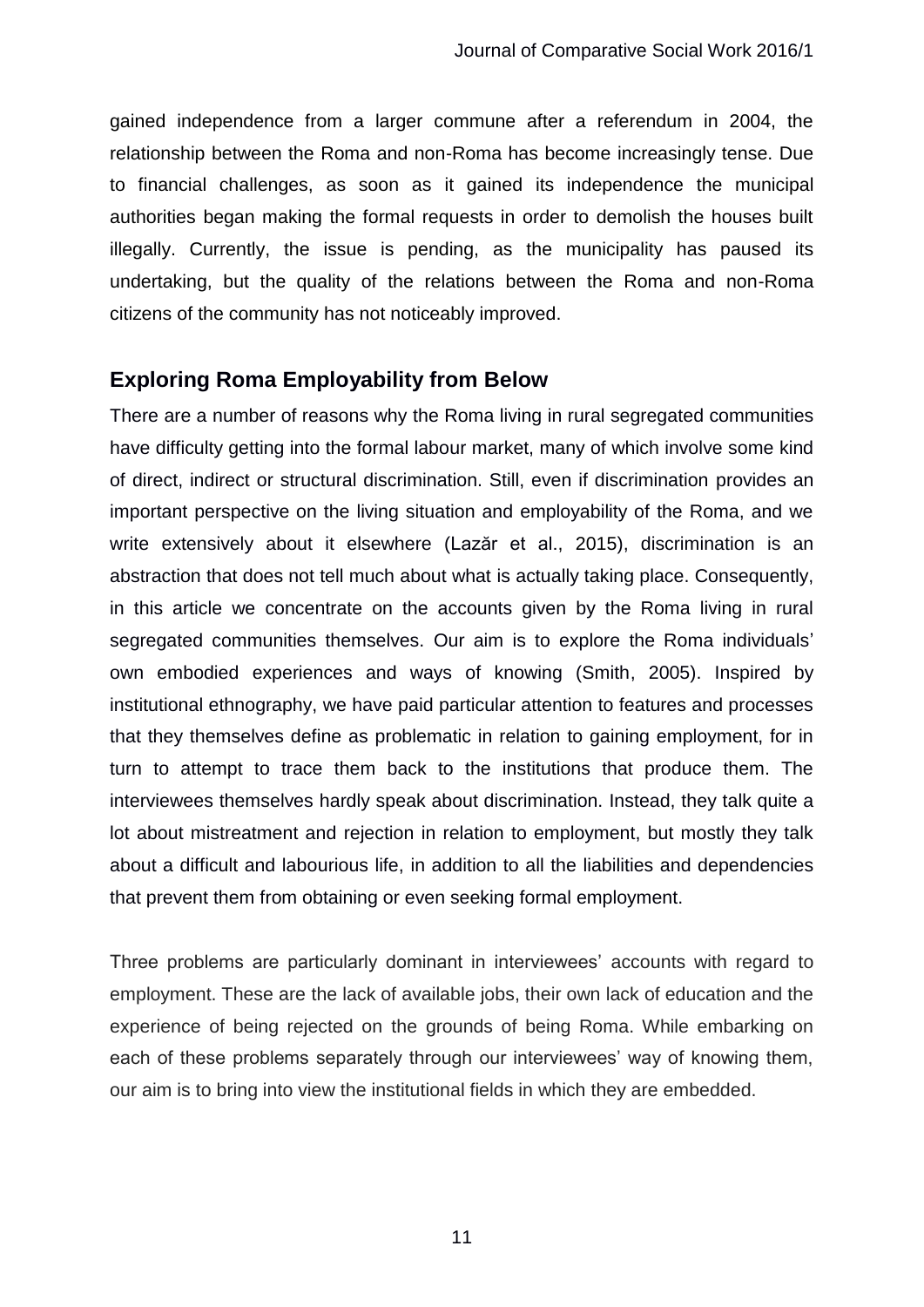# **The lack of available jobs**

All our interviewees were asked about their work and experience of trying to find employment. As reported by our interviewees, an important factor limiting the employability of Roma living in these rural segregated communities is the lack of available jobs. As one woman says: 'Here in our village you can't find work' (32). When most of the former industry was closed after the Communist era, many Romanians lost their work and income. Many of our interviewees miss some of the firmness of the old system, as one of our male interviewees expresses it:

Just like it was during Ceausescu's time.<sup>1</sup> You were 18 and you weren't working, they put you in prison. It was better like that, I say it was better. You didn't work, they took you and made you work at the canal. They made you work at the canal for three months and then, after that, you thought that it was better to work for yourself than for the state. Where to go now, because you have nowhere to go. It doesn't matter that you want to because you have nowhere. (37)

Although the economy has improved, and a lot of new businesses and industries have been established, the segregated rural communities are located in areas where it is very unlikely for new businesses to be established, as it is usually areas with a poor infrastructure, far from profitable markets and appropriate transportation systems. The opportunity to move to an area with better prospects is usually unthinkable without first obtaining work. As one woman puts it: 'If some owners would come to set up some companies here closer, there would be workplaces and it would be better' (27).

One option is of course to commute, but the cities are far away and dependent on feasible transportation. As seen from the short descriptions, the communities in question are located far from industrial and commercial centres, on the outskirts of the villages to which they belong, with some distance to the village centres. A woman from one of the communities says: 'We have a railway station in the village, not in the community. The railway station is five km away from the community' (34). Being dependent on public transportation on a regular basis would thus require a lot of effort, but even that would not be enough. A man from the same community reveals why:

And it's also difficult with this commuting, because if you don't get there on time, they dismiss you. And you can't get there on time from here (…). It's not possible for us. It starts at 7 o'clock everywhere in (the city), and you have a train only at a quarter past 7. So you can't… you can't get there (37).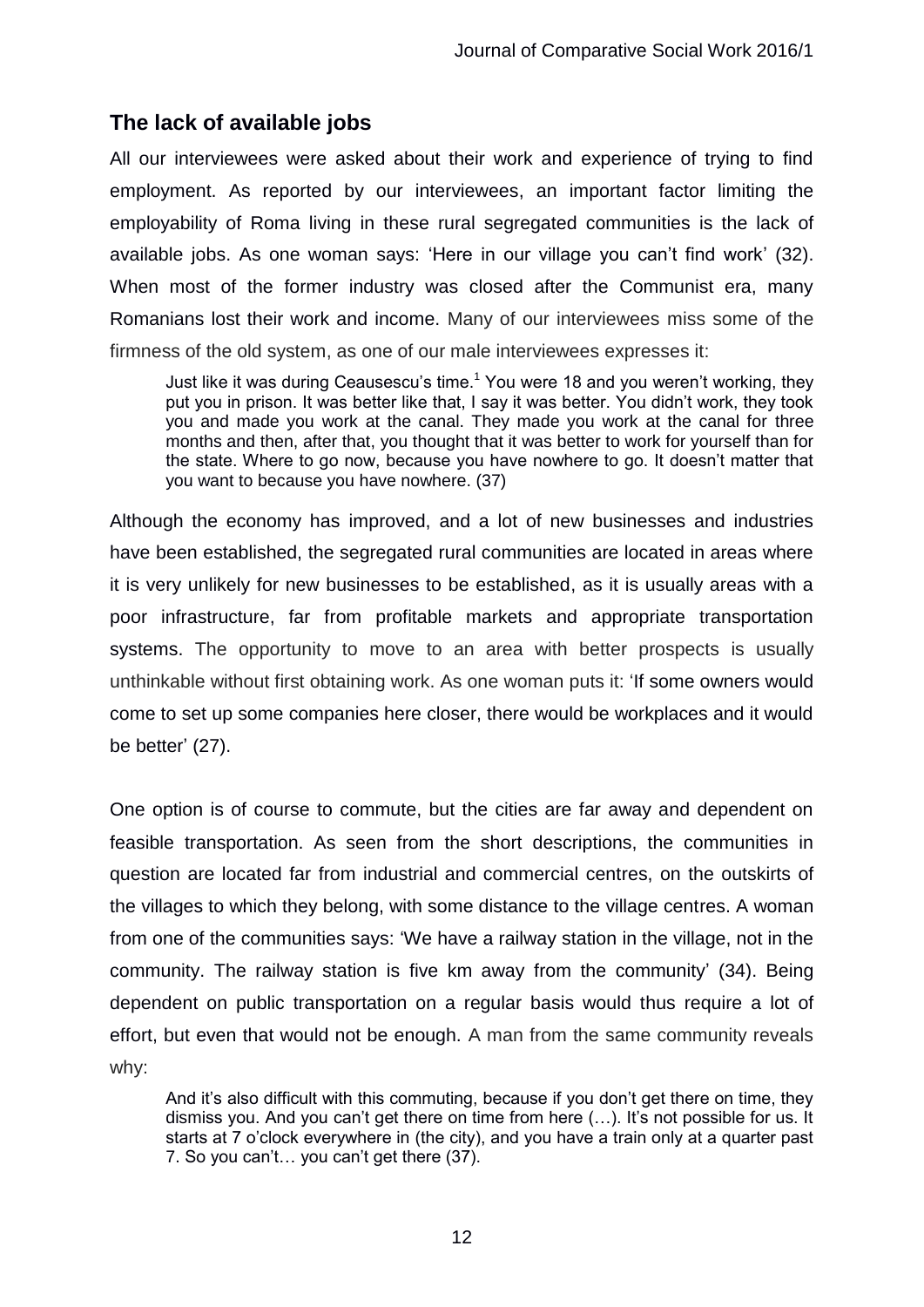Hence, finding and keeping regular employment is very difficult for most people living in these communities. Very few jobs are available locally, very few have private means of transportation and the public transportation is more or less inadequate, all of which gear into extended translocal systems, such as the transportion network, the area planning and the economy at large. To a large extent, the opportunities for formal employment of the Roma living in these two communities are limited to the city. Moreover, due to a low education level, most Roma are referred to manual work, meaning they would need to reach the city quite early in the morning. The fact that this is not reflected in either the housing policy or transport planning indicates that increased employment among the Roma living in these communities has a low priority, despite the political rhetoric.

# **Lack of education**

Another major obstacle to employment among the Roma is a lack of education. A man says, 'They all ask about your education and when you say "none" they look at you like that…. It's difficult' (42). When asked if she was actively looking for employment, one woman says: 'I am uneducated and I don't have…, I can't manage without education, where could I go?' (34).

Among our 14 interviewees living in the rural communities, five had no schooling at all, and only three had more than primary school; two had reached the 6th grade, while one had passed the 8th grade. This is a general feature of the situation for the Roma. In 2011, 20% of Roma children in Romania (6–16 years old) were not enrolled in school. Illiteracy affects 25% of the Roma aged 16 and older, being higher in rural areas, in Roma segregated communities and among women (Precupetu, 2013; Lazar et al., 2015). The lack of education is so common that it is often considered as a property of being Roma. A woman tells about some men who went to the Labour Office to collect an unemployment certificate in order to apply for social benefits. Instead of receiving the certificate, they were sent to a nearby town where someone had asked for labourers. When they came there, the female Italian employer returned them to the Labour Office with a note saying they were not needed. When our interviewee explained why they were returned, she said, 'She probably looked at them that they are a lower nationality. That we are Roma. That we have no schooling'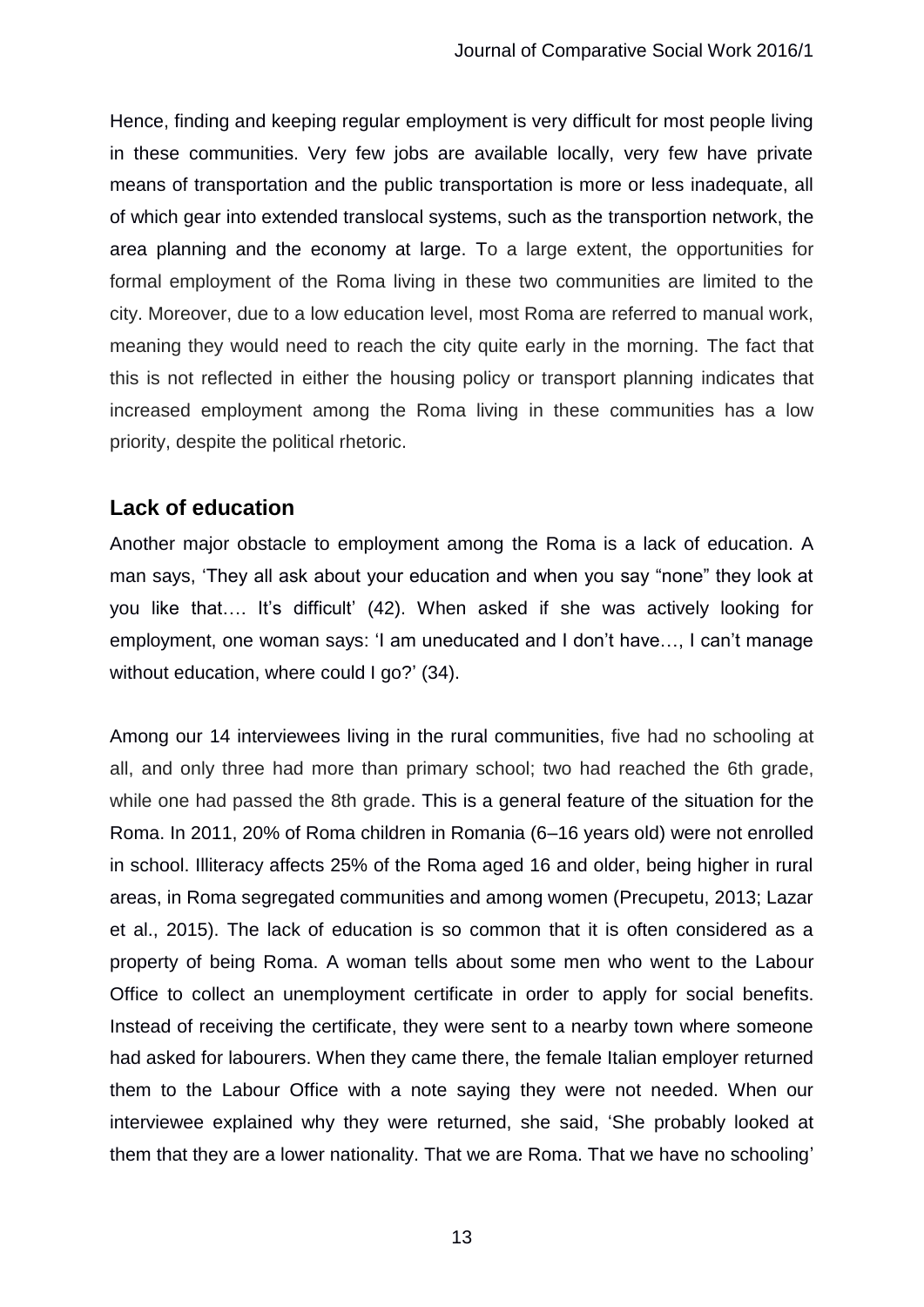(36). What this reflects is that all this perceived information is attained just by a glance. We will return to this below.

Our interviewees' way of knowing this feature of low school attainment is more complex, as it is embedded in the conditions and activities of everyday life in the communities in which they live. One element is poverty, as one woman explains it: 'A child in school needs a lot of things' (40). A younger woman says: 'When I was in school, my mother had no shoes or clean clothes to give me' (24). When asked why she dropped out early, she says, 'I was ill at school, and the teacher told me not to come to school any longer because the children got scared' (24). Many of our interviewees tell about exclusionary practices. One of them is a woman who passed the 8th grade, who experienced harsh harassment from teachers. But she managed, and she wished she could have continued with a further education. She explains:

I attended high school for two – three months and afterwards my parents could no longer keep me in school because they could no longer pay the subscription; it had to be paid for boarding school, and it was no longer possible for me to go. (34)

Another woman tells: 'My grandmother sent me to school the longest she could, after that she began falling sick, … and…I couldn't go to school anymore' (25). This points toward another important reason given by the majority of our interviewees for having little or no schooling. That is the work of taking care of a younger sibling, and sometimes even other family members. One woman says, 'I had a four-year-old brother and they stopped me from school to stay at home with my brother' (27). Another woman tells: 'I had to raise my brothers and my mother would go to work, and there was nobody to look after my brothers and so I did' (34). It is not only about siblings. One woman tells: 'When I had to go to school in (a nearby village), in the  $5<sup>th</sup>$ grade, my mother was pregnant and I had to help my mother' (36). There are also men who had the same experience, with one of them testifying that: 'I didn't go to school anymore because my mother said I had to help her, and that I couldn't go to school anymore' (42).

Moreover, the woman who had to quit high school says: 'From here, from the community, no child has ever attended high school yet, ever' (34). She also says she has never experienced any affirmative 'initiative to take the children to school, to guide them to go to school'. This reflects the precariousness of these communities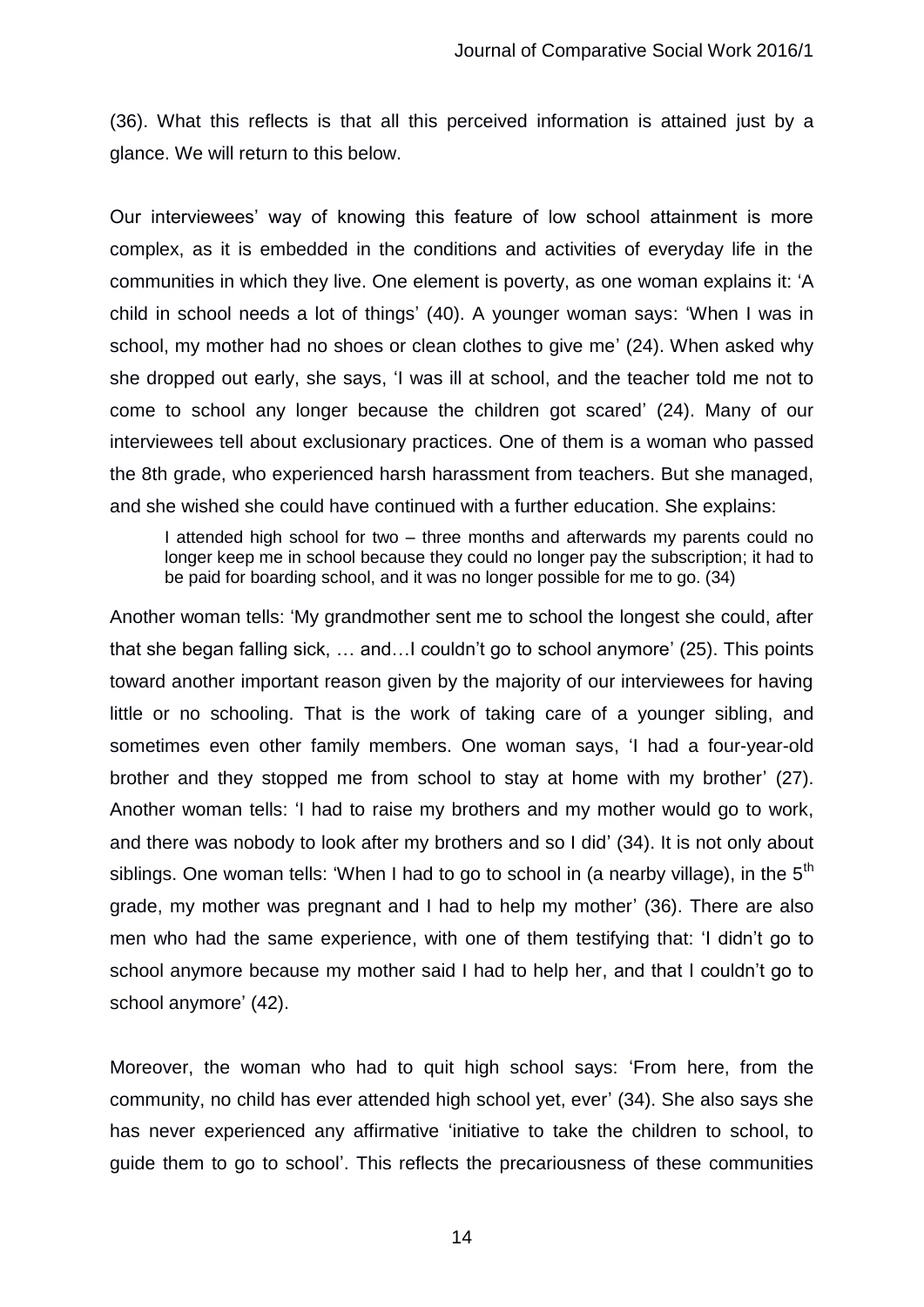and the lack of public attention to something as important as children's schooling. The gravity of this is reinforced by the fact that employers normally require a minimum of eight years of schooling for someone to be employed. Also, the regulations of the Romanian National Agency for Qualifications require that any of the professional qualification course participants have at least 10 years of education. This makes a high percentage of the Roma population non-eligible. Even if the professional qualifications of the Roma and their labour market integration process had a lot of opportunities for financing (from EU funds and other financing lines), many of the NGOs and Social Services institutions found themselves in difficult situations in attempting to recruit the Roma population into qualification courses. In many of the cases, they made exemptions, accepting people with less than the mandatory required education if those participants at least knew how to read and write. Even so, many Roma people willing to become qualified were not eligible due to a lack of education.

These regulations are part of what Smith (1987) calls the *extralocal 'mode of ruling',* which transcribes 'the local and particular actualities' of people's lives into abstracted and generalized forms (p. 3). We are ruled, she claims: 'by forms of organization vested in and mediated by texts and documents, and constituted externally to particular individuals and their personal and familial relationships' (ibid.). The problem, however, is that the everyday world of people, and the people on the margins in particular, are organized in ways that often do not coincide with generalized transcripts. The people living in the Roma communities experience some of the same rupture or *line of fault* that women, according to Smith (1987: 49), experience in a world organized and controlled by men. They feel a 'disjuncture between experience and the forms in which experience is socially expressed' (ibid: 50).

#### **Rejected for being Roma**

Another highly embodied experience narrated by our interviewees is about the more direct implications of belonging to a degraded ethnic minority, also in relation to the labour market. In not keeping discrimination completely out of the picture when describing their meetings with employers in their search for work, many interviewees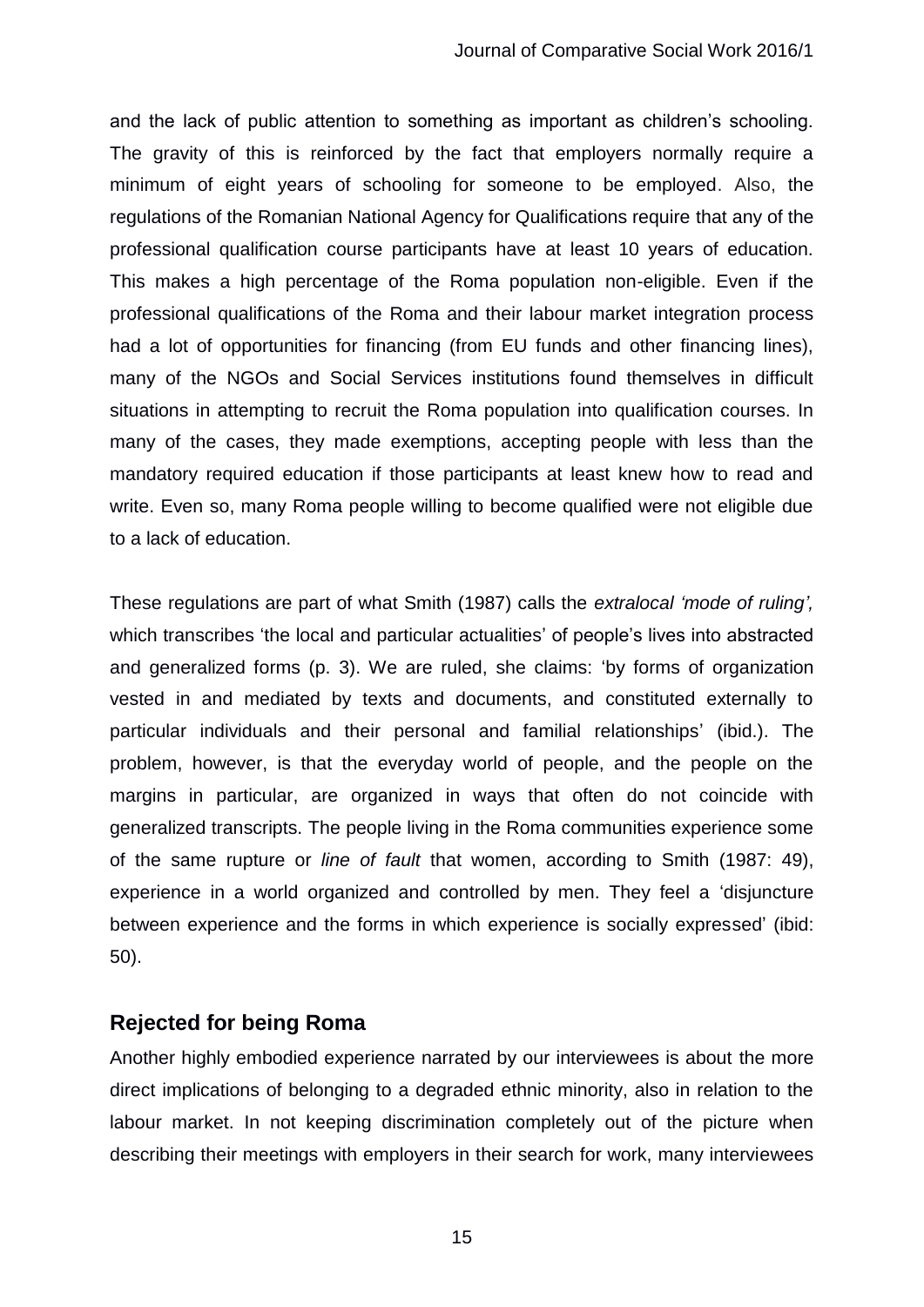give examples of rejection on the 'simple' grounds of being Roma. That is at least how many interviewees themselves interpret the reported incidents. When asked about why she was rejected at a workplace, a young woman says: 'Because I'm a gypsy, that's why' (27). Nonetheless, there is nothing simple about rejection on the basis of ethnicity. Instead, rejection on grounds of ethnicity is based on prejudiced attitudes and beliefs that, when being comprehensive and systematic as in the case of Roma, reflect ruling institutional discourses of race. This is even better illustrated in an account from another woman describing her experiences of being rejected: 'They didn't employ me because … they probably saw that I am not a Romanian, that I am of a lower nationality' (36). This reflects an exclusion from the definition of 'Romanian', in much the same way as Sharma (2001: 428) shows for immigrant workers in relation to 'Canadian', although in this case for a national group who has been part of the Romanian society for centuries. Referring to a hierarchy of nationalities among Romanian citizens reflects what Smith (2005:227) calls *ruling relations*, as it reflects 'objectified forms of consciousness and organization'.

Making oneself employable requires not only showing oneself to be available, but to also present oneself in a certain manner, in the case of Roma, preferably in a way that does not reveal their ethnic identity. When people reveal themselves as belonging to the Roma minority, it is not necessarily because of the colour of their skin, which does not always differ from that of a typical Romanian. The identification happens just as often on the basis of clothing and physical appearance (Badescu et al., 2007). One of our young female interviewees states: If one from the community goes now to get employed at a workplace, they would look at his face, at his clothing... at... his attitude' (24). As with the lack of education discussed above that was perceived *just by a glance,* to 'look at his attitude' probably implies a line of reasoning, in which his attitude is assumed from his ethnicity, which again is derived from his appearance. A man from the same community says: 'People would look at you when they'd see that you're a gypsy, and that you're dressed in some way' (42). It is about signs of the body, though social more than physiological signs, which serve as codes that are read and evaluated in relation to textually mediated norms, and reveal the carrier's membership of a socially devaluated category.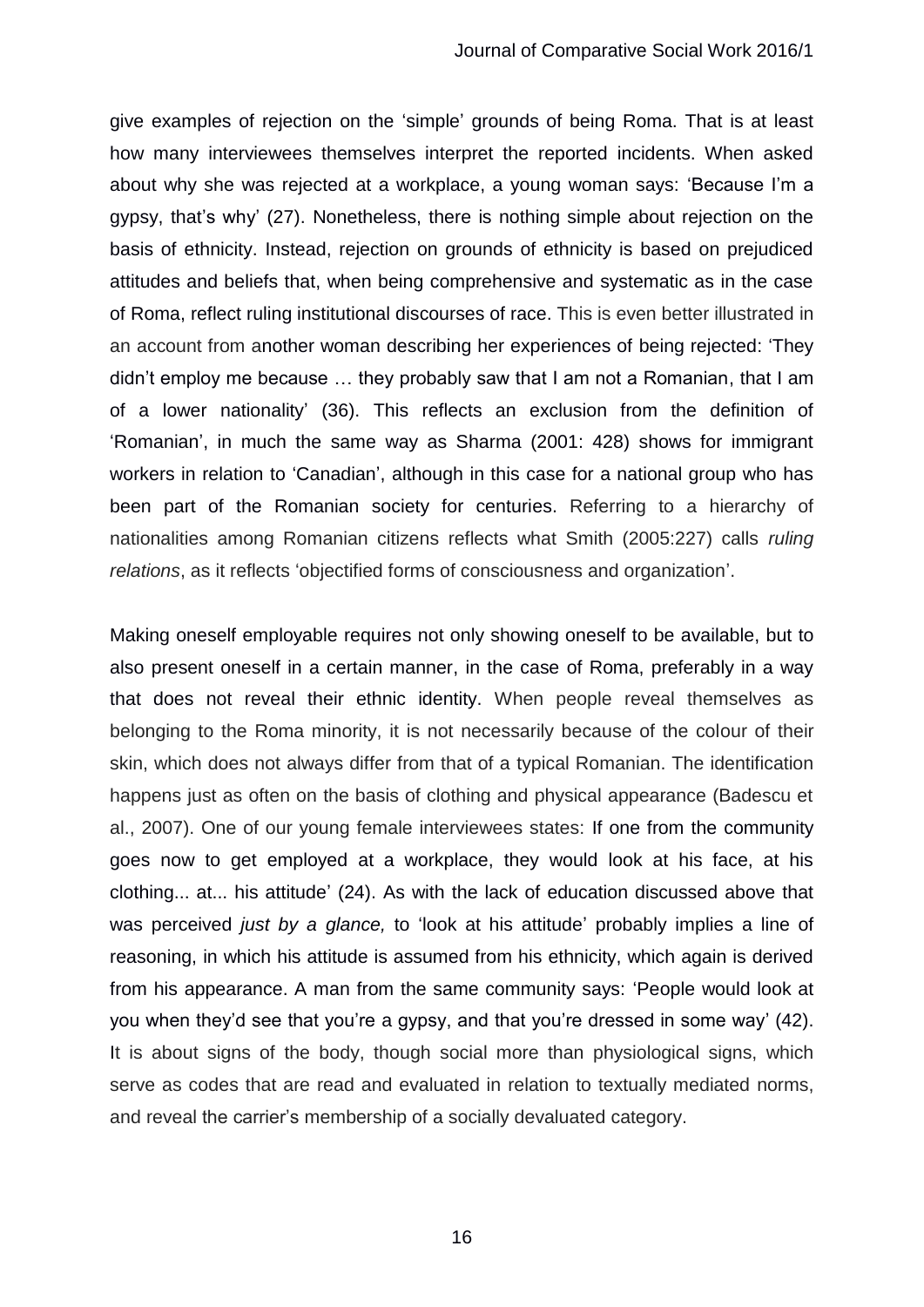We are not arguing that people should conceal their ethnic identity, although some interviewees try to, and wish that they were able to, because the Roma identity sometimes has detrimental consequences. In order to prevent the heteroidentification as Roma (being identified as Roma by a non-Roma), or at least to show that they are not like the other Roma, some inhabitants of the community work on their bodies. One of our female interviewees reports, 'I have noticed that here in our community, when it's about employment, already they get dressed, they shave, they wash more, they spruce more' (38).

It is challenging and emotionally difficult work to constantly present oneself to the glance of prejudiced employers, and just as often be rejected. When asked if it is difficult for people in the Roma community to gain employment, one woman says:

Yes, it is difficult, it is very difficult, especially when he has to go to, how should I say, to a factory. He is permanently scared that they will see him, or they see how he talks, or they see his clothing, and maybe they will talk badly about him, or maybe they will not take him (34).

Many of the experiences shared by our interviewees testify to a high degree of contempt towards the Roma from the majority population. The signs of the body not only betray their ethnic origin, but are also read as the confirmation of a number of properties projected on the Roma, such as being unkempt, unreliable and lazy. A young woman testifies to this when stating:

There should be some workplaces for us to be taken in, so they stop saying we don't work. I would very much like to work. So that they stop saying that we, Roma, don't want to work. Yes, we do, we like to work, but we have nowhere to do so. I would go break rocks to have something better for my children (24).

These experiences of rejection, degradation and contempt are not only obtained through institutional encounters, they are also located in the field of institutional discourse. They are historically produced through centuries of slavery, and they are textually reproduced in all from formal regulations to the organization of individual encounters. In addition, even if opposed, as by the young girl just quoted, they are also projected on the working knowledge of Roma inhabiting the rural segregated communities and the ways in which the everyday activities are being externally coordinated. The latter is particularly evident in the work of coping with poverty.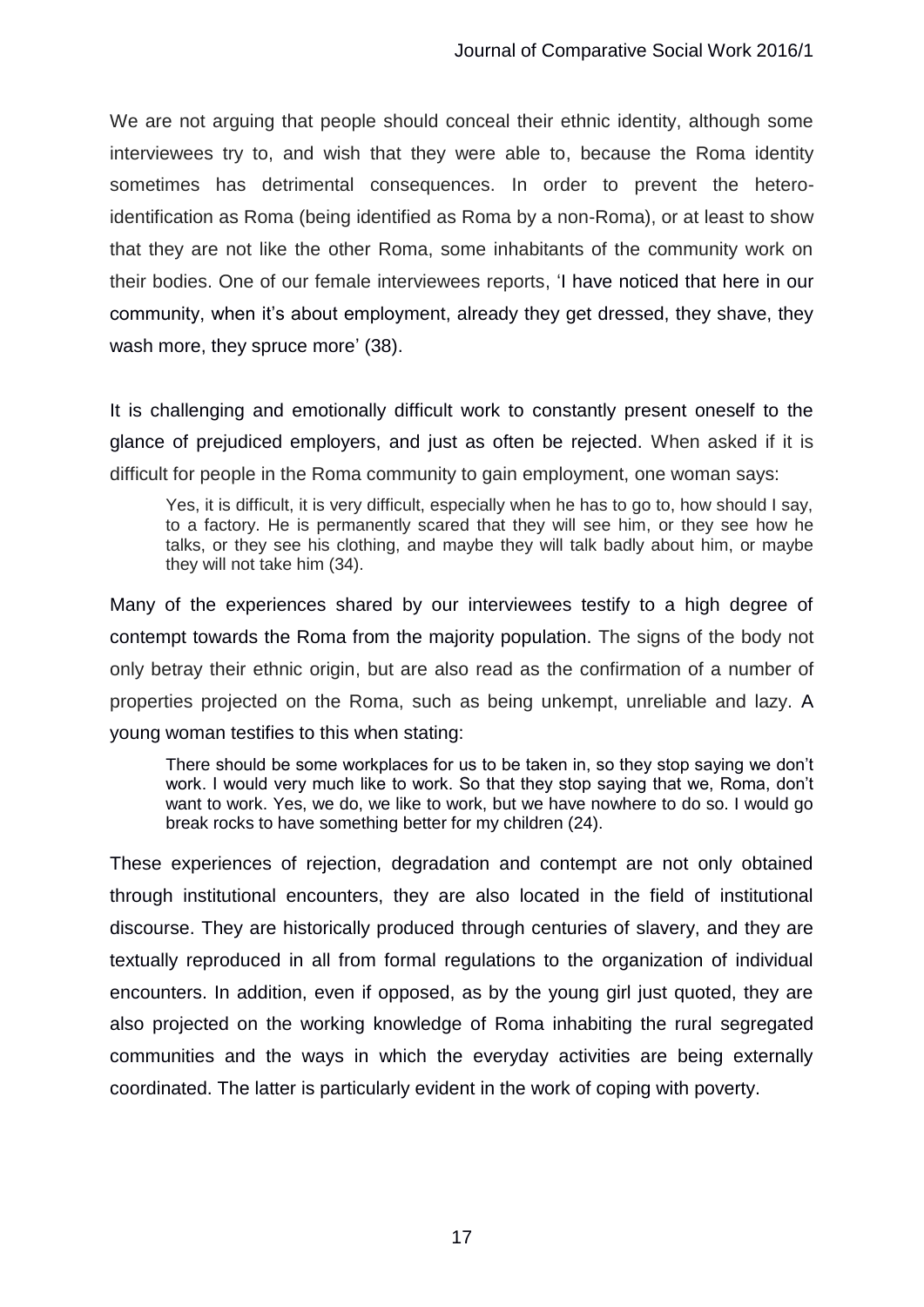# **Coping with poverty**

To live in these deprived communities requires a lot of work and effort just to survive. There are a number of strategies performed by our interviewees to cope with poverty, of which one is obviously to help each other. However, as a young mother says when asked if she would get help from her neighbours, 'I don't know what to say... they would support us, but they don't have for themselves' (F24).

A more radical way for neighbours to help each other, which brings the institution of public administration more readily into view, involves challenging the current legal arrangements regarding access to the various services necessary for a decent life. For example, the access to public utilities, such as electricity, is strongly connected to proving the ownership of the dwelling for which the connection to the electrical distribution network is desired. However, many of the Roma residents in these communities have no ownership documents for the land they have built their houses on, and, hence, no legal documents for the buildings themselves. That makes it impossible for them to lawfully obtain electricity. That problem is solved by putting in place a 'borrowing system' that functions in most of the rural segregated communities. 'Borrowing' is an illegal practice of connecting to the electricity network in the absence of an electricity services supply contract. The 'borrowers' get connected by means of improvised installations to the electricity network connecting the houses in the district, since the consumption is not metered. Such connections are very dangerous, and often result in fatal accidents for those practicing such 'borrowing'. Various accounts of our interviewees show the practice of 'borrowing' isor has been used by them at some point. One of our female informants reports on the current situation of her community:

There are some (houses) that have not yet been connected (to the electrical network system)… they borrowed from the neighbours….Less than half of the houses get electricity in this way…. five-six years ago I also lent to others, I gave electricity to others (34).

A more regulated strategy, which brings into view the institutional field of public administration, is to apply for social benefits or children's allowance. Most of our interviewees are- or have been dependent on some form of social benefits, which is not always that straightforward to obtain for people living in these communities. First,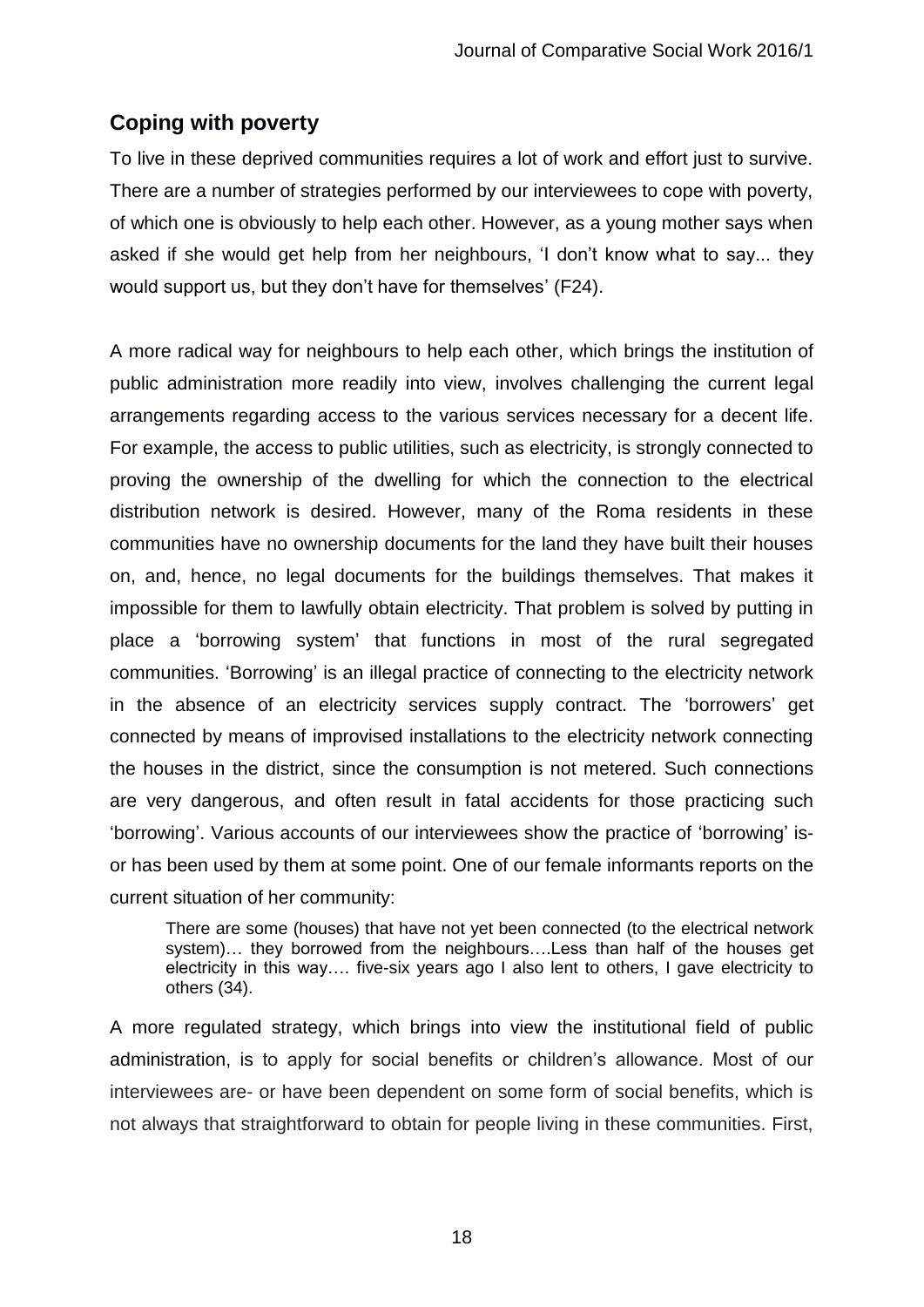they must know their rights, which it turns out that many do not. A man says this about how he became aware of the possibility:

Nobody comes to tell us…I found out about the welfare from other people and from the Foundation. They said that if we had no income we could go submit some papers to the town hall and get welfare (42).

Furthermore, as stated by the man's story, they must personally meet up at the town hall. The town hall is located in the city some distance away, which obviously means that they need money for transportation. In addition, they must make sure to have all the necessary papers in order, so quite often they need to make the trip more than once. Another woman tells about how complicated it can be at times.

Yes, we go to Finance in (the nearby town) where we collect that kind of a certification, and we must also submit the necessary papers about what incomes we have. The children's support slip. Or if the husband is working, to bring what income he has, and submit these at the Town Hall. We also need to fill out an application  $(36)$ .

In this case, it was only about obtaining some money for wood, which is an allowance that is offered before Christmas, and it is the same when applying for social benefits or children's allowance. The interviewer asked the woman if it is difficult to obtain all these documents and submit them together with the application:

Yes, it is difficult because for those who don't know how to write, they must ask somebody to help them. (…) There's nobody (to assist you) in the Town Hall because they say they're not allowed. They are not allowed to write an application for me. They are not allowed. All that is left is to ask somebody, a colleague you are with, or to take the application home to be filled in by somebody. And then to go some other time to submit it (36).

There are also interviewees who tell about positive encounters with the Town Hall, so that much depends on the officer's attitude. Still, it is a recurring experience to feel lost and bewildered when approaching people in the Town Hall, and to be rejected due to a lack of documentation.

Obtaining social benefits requires a lot of work, a work that is formed by the institutional order of public administration. This institutional order is not primarily about people's needs, but about documentation. It is about a number of different documents from multiple sources that is being coordinated in order to vouch for a legal decision to grant social benefits. As such, the institutional requirements do not stop with the decision. First, as the woman just quoted explains: 'We must bring (documentation) from Finance, we must bring from the County Agency for Labour,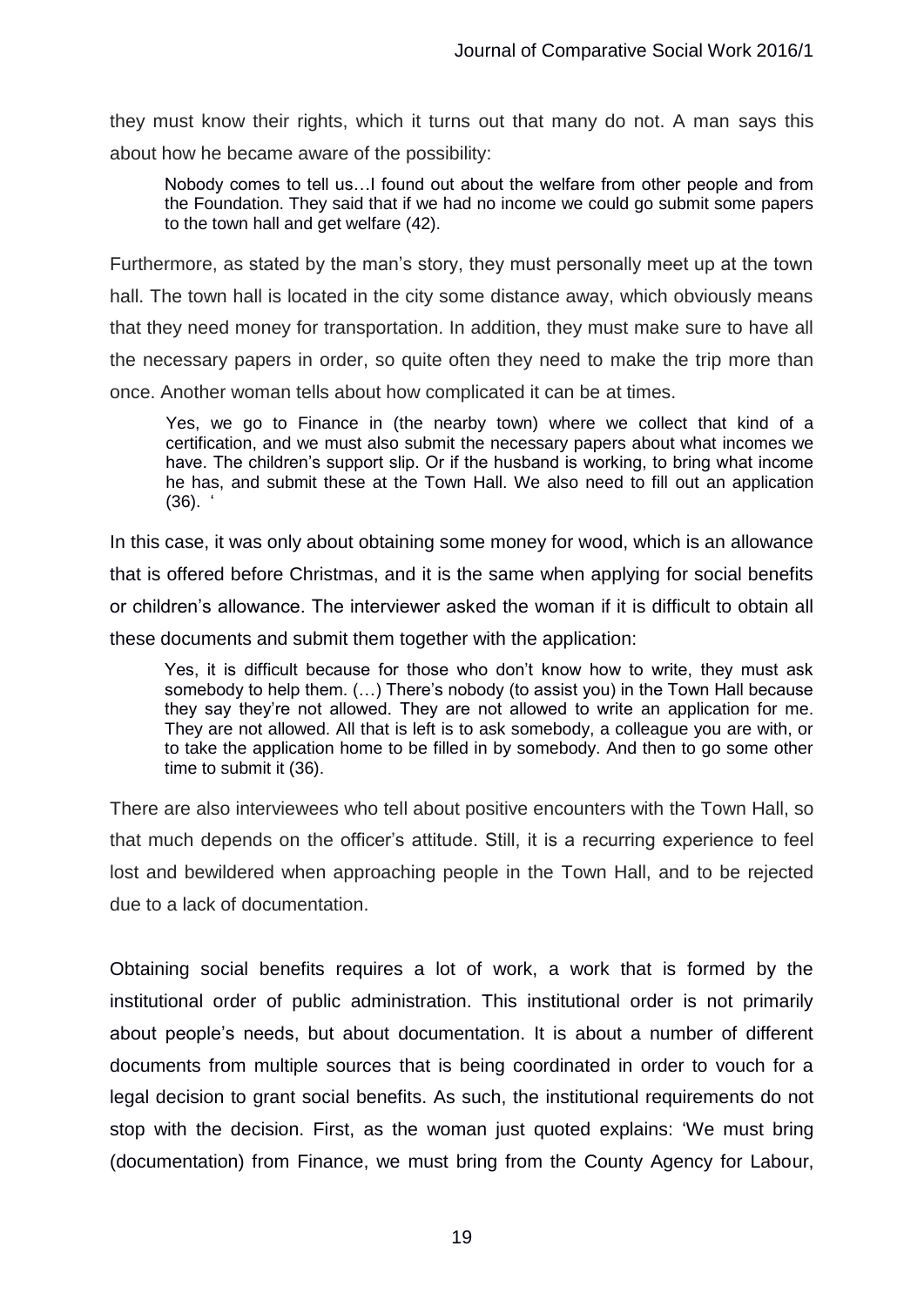every third month.' Secondly, when asked if they had to do something in exchange for receiving this aid, the woman replied:

Yesss. Of course! It's a few hours a month. We clean the village. (…) There's a man who is, how should I put it, he's like a kind of boss. He calls. But now he no longer calls because we know that on every Tuesday at 9 o'clock we must gather up here, near the cemetery, and then we must take it from here, from the cemetery up to the railway station. He brings nylon bags, and we collect the dirt in there and put it into garbage containers (36).

Knowing their rights, collecting documentation, meeting up at the Town Hall and completing the application (or getting someone to do it for them) all represent the Roma individuals' work in the process of administering social benefits. The politics of social assistance is 'built into the institutional devices' (Smith 2005: 193), in this case the procedures gathering documentation, showing up, filling out the forms and doing mandatory work. This also 'takes ethnography further into contemporary forms of the organization we call "power"' ( ibid.).

Not all our interviewees receive social benefits though, either because they have not been able to 'do the necessary work', or because some in the family have a minor income. The benefit is also so small that no family can live on it. Therefore, it is vital to find other sources of income.

Due to being excluded from formal employment, most of our interviewees are referred to casual work on a day-to-day basis in order to generate or supplement their income, primarily at nearby farms. This is virtually the only legal source of income for people living in these communities, except for social benefits, but even this source is about to dwindle. One woman explains:

I used to work here in the village for people. Harvesting corn, cutting corn cobs... Three years now, that's about when they stopped coming because now they have machinery to plant potatoes, to take out the potatoes, to harvest the corn, to cut the corn cobs. They have machinery and they no longer need people (36).

Some of the men also work in agriculture or at other odd jobs at neighbouring farms. A man tells about how he used to have a more permanent employment in the only factory nearby, but he was dismissed and now he has to take whatever is available. 'We work in people's yards as day workers but there isn't much to do… there are machines. But, well... they call us' (42).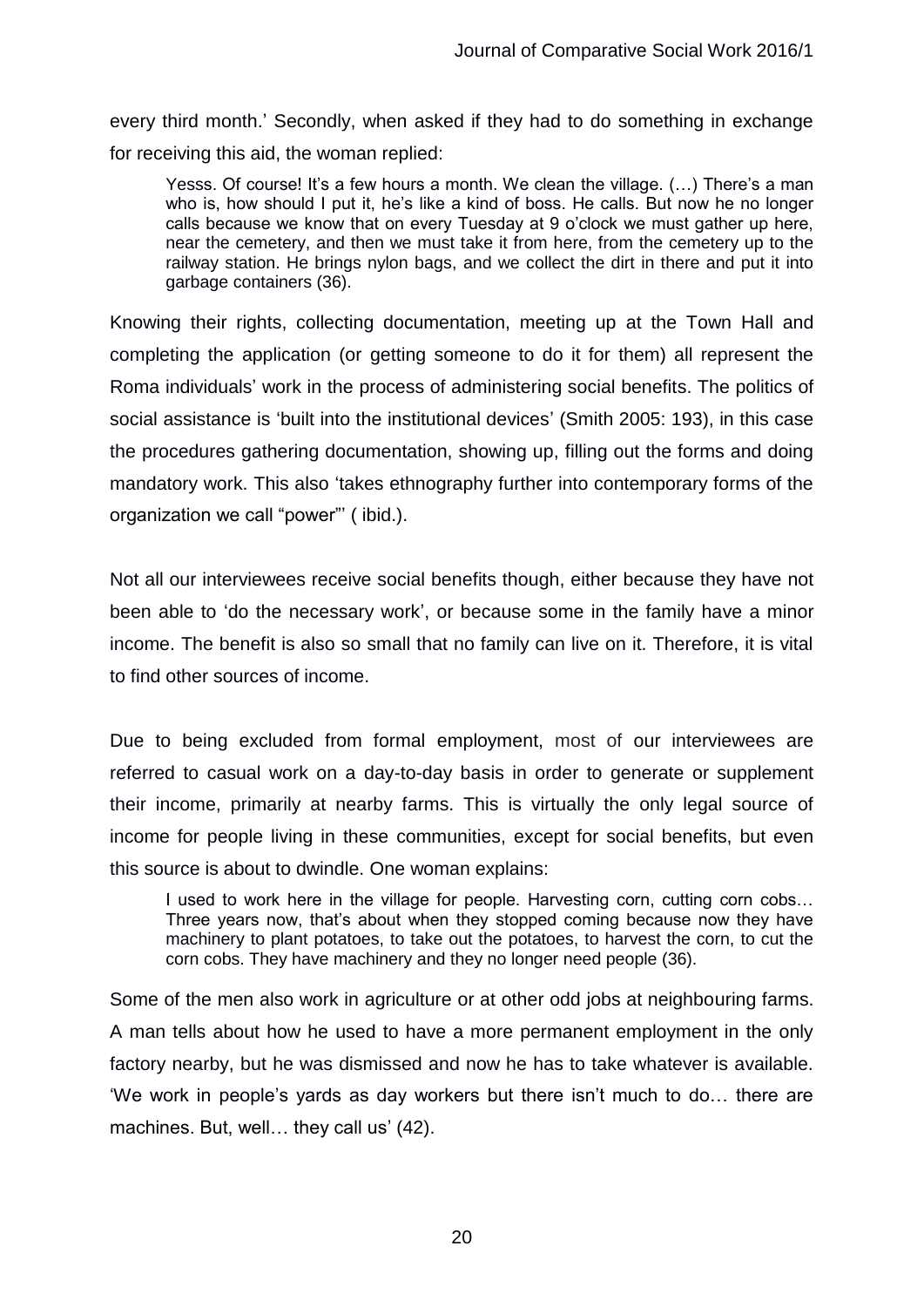What the interviews reveal is the existence of a primary and a secondary labour market (Reich et al., 1973). Research has shown that movements between such markets mainly go one way: Downwards! It has proved to be extremely difficult to move from a secondary to a primary labour market (Pereira et al., 2015), which is due in part to the properties of the people involved in the secondary labour market, such as low education. However, our study reveals that other mechanisms are also at play such as ethnic discrimination and spatial segregation, both of which have been shown to have a segmenting effect on the labour markets. Moreover, there seems to be a certain dynamic that tends to keep people stuck in secondary labour markets, with one being the unpredictable or 'precarious' character of the work offered (Kalleberg, 2009; Preoteasa, 2015). As the man quoted above puts it: 'If they need you, they call you and they pay, but they pay so little. And then if they don't need you, they don't call you' (42). And most likely, if they call you and you are not available, because let's say you have to take care of your children or you are in the city looking for a more steady employment, than they might not call you back.

More importantly, there are some people profiting from this 'social organization of difference between people in the labour market' (Sharma, 2001:435), who most certainly would like it to remain as is. Because the Roma constitute a large proportion of this secondary labour market, particularly in rural areas, giving the Roma permanent employment would mean a gradual draining of this market. We are therefore not suggesting that keeping the secondary labour market intact is a conscious strategy, but rather that the way in which the labour market is externally coordinated gives the Roma a 'role' that many people take for granted, and thus do not see very strong reasons to change. This 'role' may also be so strongly attached to other properties, such as ethnicity, poverty and low education, thereby making the functional use of the role difficult to see. Unable to realize the mechanisms upholding and maintaining this secondary labour market, responsibility is instead projected on the Roma by the majority population in the form of stereotypical properties, as previously accounted for. At the same time, it serves to maintain a secondary labour market profitable to that same majority.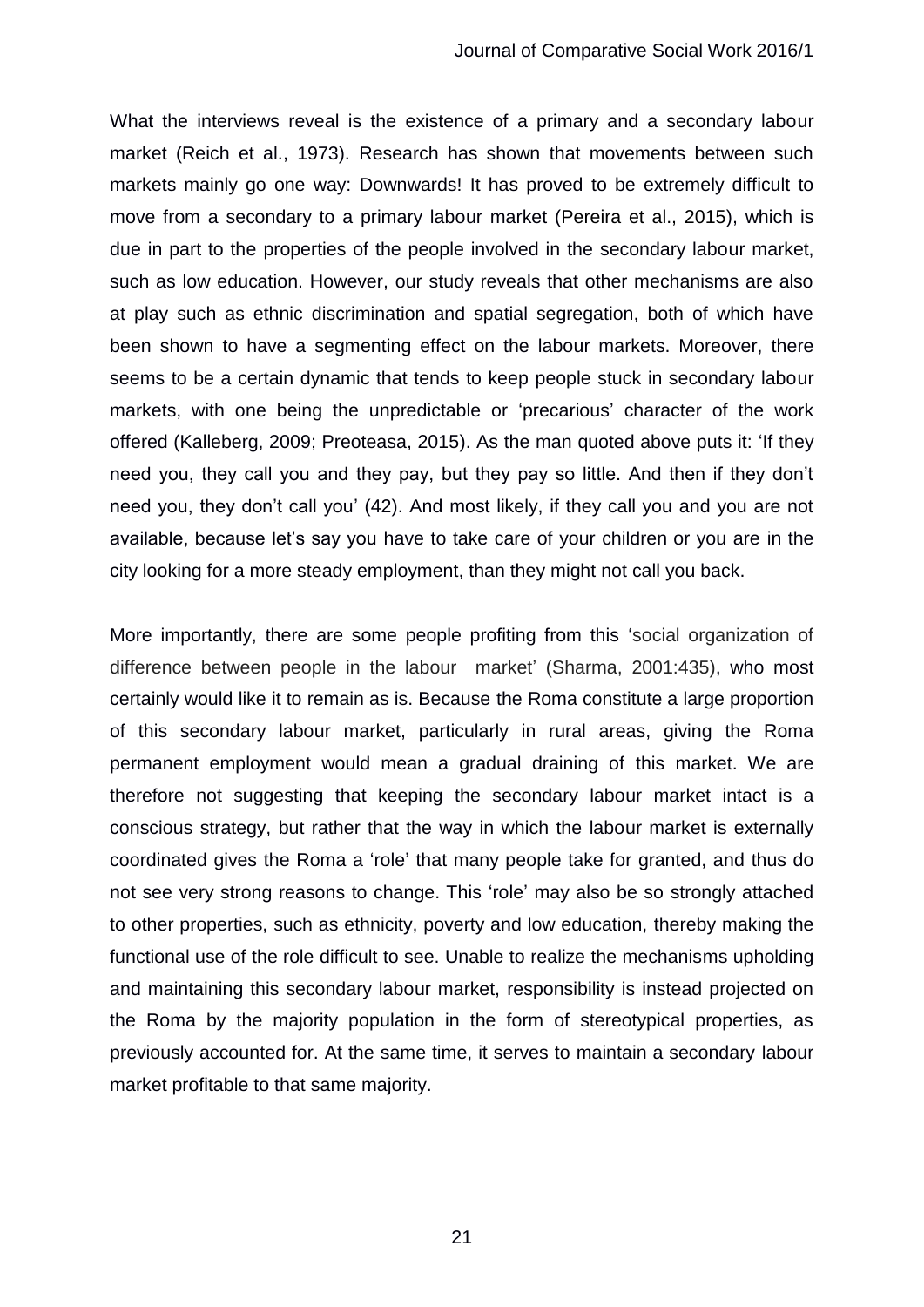# **The Social Organization of Rural Roma Employability**

As accounted for above, the primary obstacles to employment, as they are known and shared by our interviewees, are a lack of available jobs within reach, their own lack of education and a rejection by employers on the grounds of them being Roma. These are the actualities experienced by the Roma themselves in their active attempts to find work. The question to be raised is how these obstacles, and the individual's experiences and knowledge about them, are socially organized. This is already touched upon in the various sections. We will now attempt to connect the different elements together into a more comprehensive picture of the social organization of rural Roma employability. Here, employability includes the overall conditions that determine their opportunity to be employed.

As for the lack of available jobs, it says more about the location of the rural Roma communities than about the offer of jobs. The Roma living in these communities are not in the economic position to buy land. Having no other alternative, they are forced to confiscate land where possible to set up their small shelters. Since most sites located close to cities, industry or attractive residential areas are already seized or actively monitored, the Roma without means are referred to the places that are least attractive and the most out-of-the-way, and thus with the fewest job opportunities. Hence, the location of the rural segregated communities is coordinated through an active absence of public regulation. By neither preventing the illegal confiscation of land nor allocating space for an alternative settlement, the Government is in practice producing these places.

Regarding the low school attainment, a more complex set of relations is at play. Due to spatial segregation, even from the villages to which they belong, it is often several kilometres to the nearest school, with no available bus service. Exclusionary practices in schools are frequent, with harassment from schoolmates and teachers alike. Poverty prevents many from buying the clothes and equipment regarded as necessary to attend school. If they still decide to go, it increases the risk of bullying and harassment. All of the above, together with the need for someone to take care of younger siblings while parents are busy striving to generate a meagre income in every way possible, makes children quit school early if they even start at all. Despite compulsory school attendance, and despite the serious consequences for job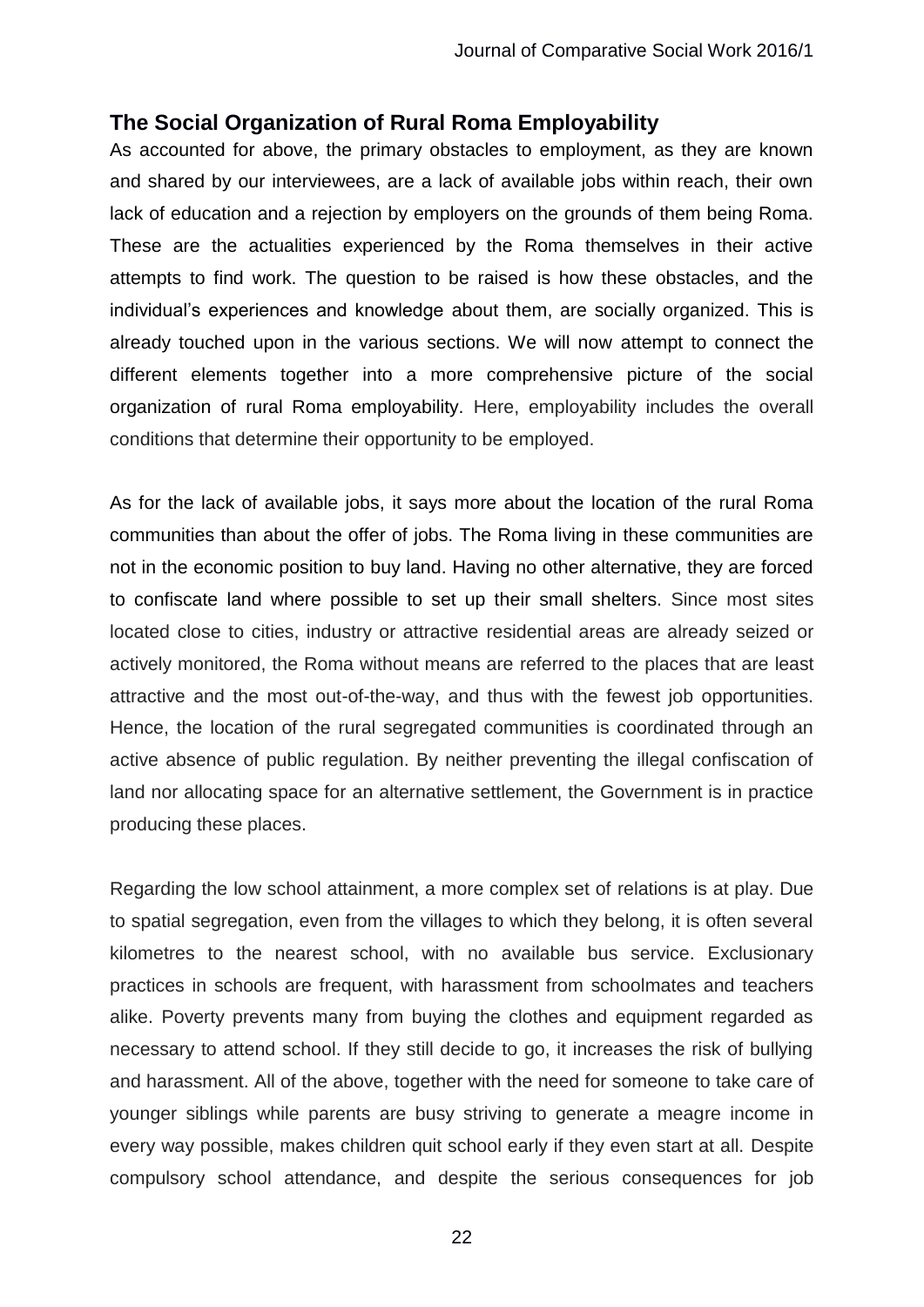opportunities, the authorities do little or nothing to support parents' efforts so secure their children's schooling. This means that the low level of education among our interviewees is not a property of them being Roma, as it may seem from statistics. It is not even a property of the segregated communities, but rather a product of processes that extend far beyond the local. Low school attendance is imbedded in the conditions and activities of everyday life that are coordinated elsewhere, in institutions such as the school authorities, the Town Hall and the Government, by its absence more than by its presence, which is underpinned by the institutional discourses of race.

The latter comes more directly into view in the accounts of rejection from employers on the grounds of being Roma, although affecting virtually all social relations that the Roma are part of or enter into. There seems to be a deep contempt for Roma, which is apparent not only in the rejection of the Roma as such, but in the ways of knowing someone to be Roma. It is the signs of the body from which the Roma identity is assumed that cause the contempt, which again constantly confirms the historically produced discourse of the Roma.

The systematic exclusion of the Roma living in rural segregated communities from the formal labour market, by the ways in which their residential conditions, their access to potential workplaces, their school attainment, their access to public support and their direct encounters with employers are externally coordinated, helps to facilitate the maintenance of a secondary, informal labour market. For the communities under study, this consists of casual, low-paid day-to-day work, mostly for neighbouring farmers. This is a work that our interviewees are made dependent on for their survival and, which, due to its uncertainty and precariousness, acts to also coordinate most of the remaining work and activities of everyday life in these communities. It reinforces the exclusion by impeding inhabitants' search for more stable employment, by maintaining poverty and deprivation and by obstructing children's schooling due to unforeseen needs for them to stay home with younger siblings.

This is how the segregation and employability of rural Roma are coordinated institutionally. The institutional means of exclusion from education and employment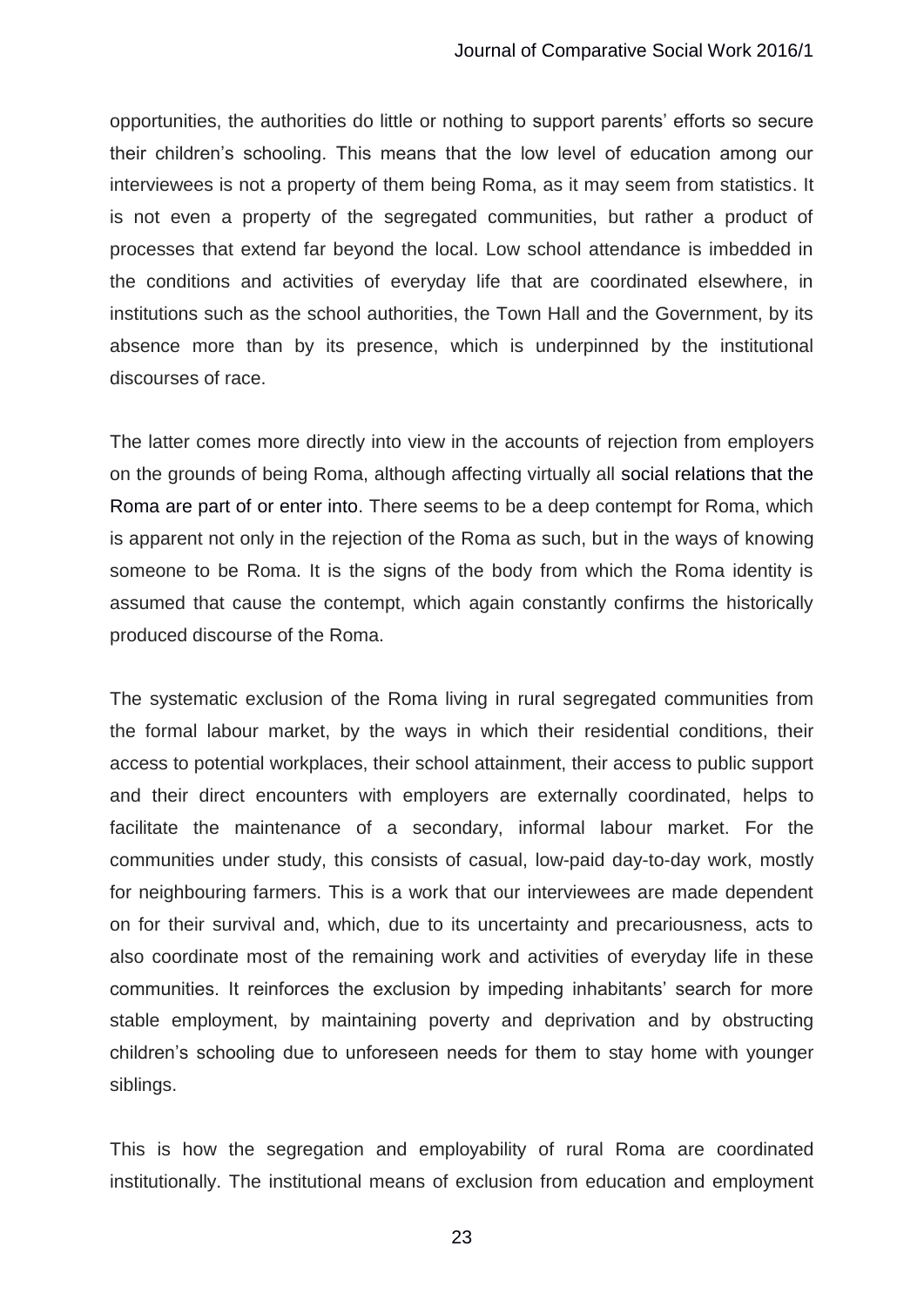make them dependent on a secondary labour market, which works to shape necessities and doings of everyday life in ways that further reinforces their exclusion. These coordinating mechanisms will be further explored through interviews with representatives of these institutions.

## **Conclusion**

As accounted for early in this article, the employment rate among the Roma in Romania is far below the national average, especially in rural areas. This knowledge, which formed the background for our study, can easily be obtained from available statistics. What is less easy to detect is how this low work attainment is socially produced. There are admittedly 'social' explanations to the low work attainment, based on theoretical and statistical models, but they do not reveal what actually takes place. Instead, they objectify the people in question by turning them into numbers and categories. In the study reported on here, we lean on an institutional ethnography in which the social is not posited to exist over and beyond people, but rather to be located in people's actualities and in how people's activities and practices are coordinated with the doings of others (Smith 2005: 59). Our aim in this study has been to explore the employability of the Roma from the standpoint of the Roma themselves. Based on interviews with 14 Roma individuals about their everyday experiences and activities related to employment, we have attempted to trace the connections back to the institutions that have shaped and produced them.

It is our interviewees' own way of knowing the obstacles to employment that serves as the entry point for the analyses presented. These obstacles, as they were experienced by the interviewees, were the lack of available jobs in the area where they live, their own low school attendance and the often blunt rejection by employers on the grounds of being Roma. As our analyses show, these obstacles are imbedded in the actualities of people's lives, in conditions such as the poverty and deprivation of the segregated communities, and in the work and activities of everyday life, such as surviving and caring for family members. These conditions and activities are again hooked up with institutional relations extending far beyond the local, such as area planning and the planning of infra-structure, labour market regulation, transport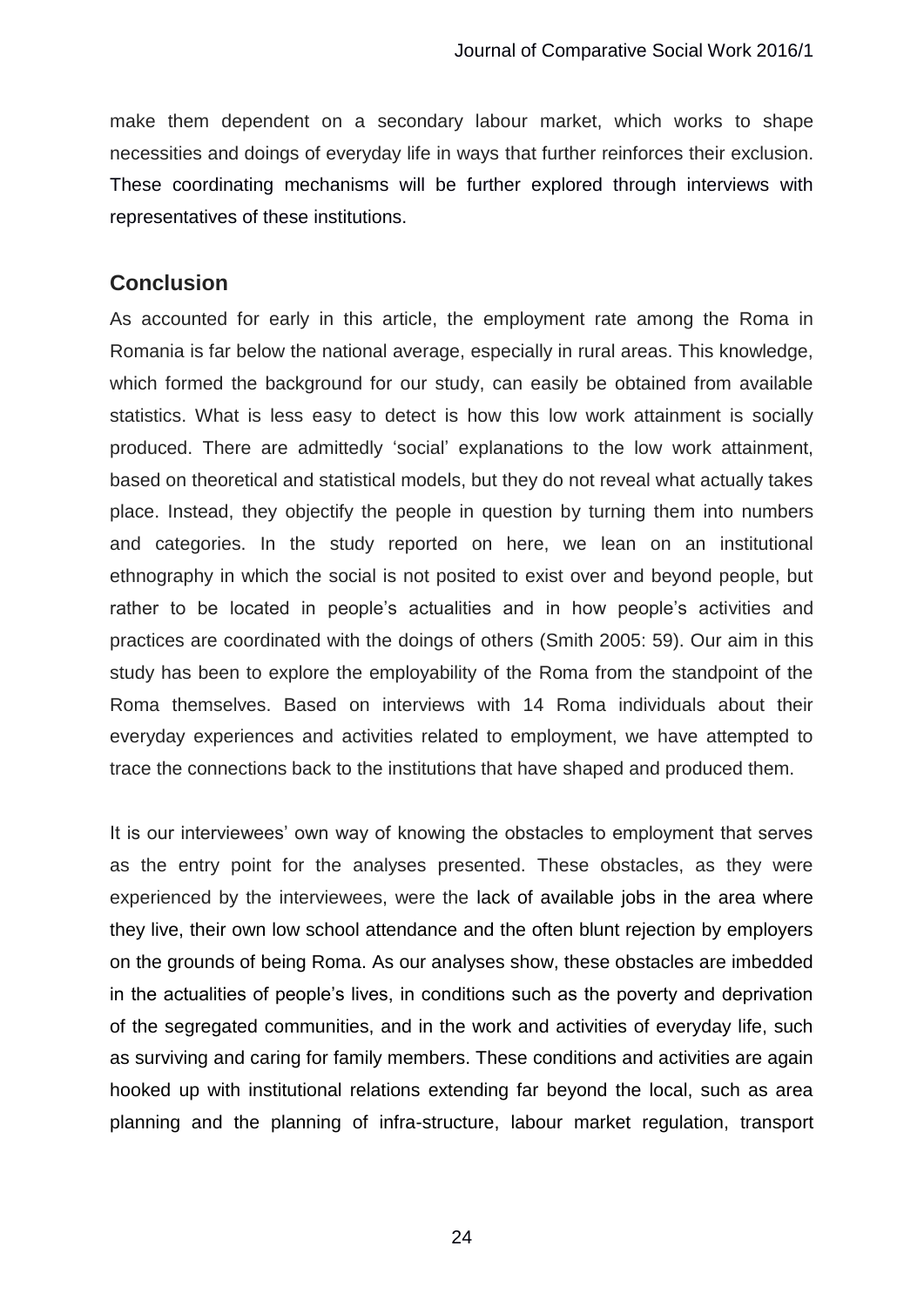systems, the management of education and social assistance, etc., which again are shaped by the underlying social relations of capitalist economy and race.

The Roma inhabiting the rural segregated communities find themselves at odds with ordinary society. Many, particularly women, have very little contact whatsoever with mainstream society; yet their actualities and activities are strongly determined and shaped by the larger society in ways that are difficult to see when standing in the midst of everyday concerns. They know that the possibility of building a bridge to mainstream society and achieving better living conditions is through waged labour, but very few succeed in obtaining stable employment. They know a lot about the obstacles impeding their access to formal employment from firsthand experience, but they have neither the means nor the knowledge needed for its remedy.

We believe that the possibility of improving the inclusion of rural Roma in the formal labour market, perhaps for the Roma population as a whole, lies in understanding the institutional relations and mechanisms that produce their exclusion, starting from the ways in which they are known by the Roma themselves. An inability, or unwillingness to understand how the low employability of Roma is socially produced, risks leading to the responsibility, both for low employment and low education, of being placed on the Roma themselves in ways that maintain prevailing stereotypes.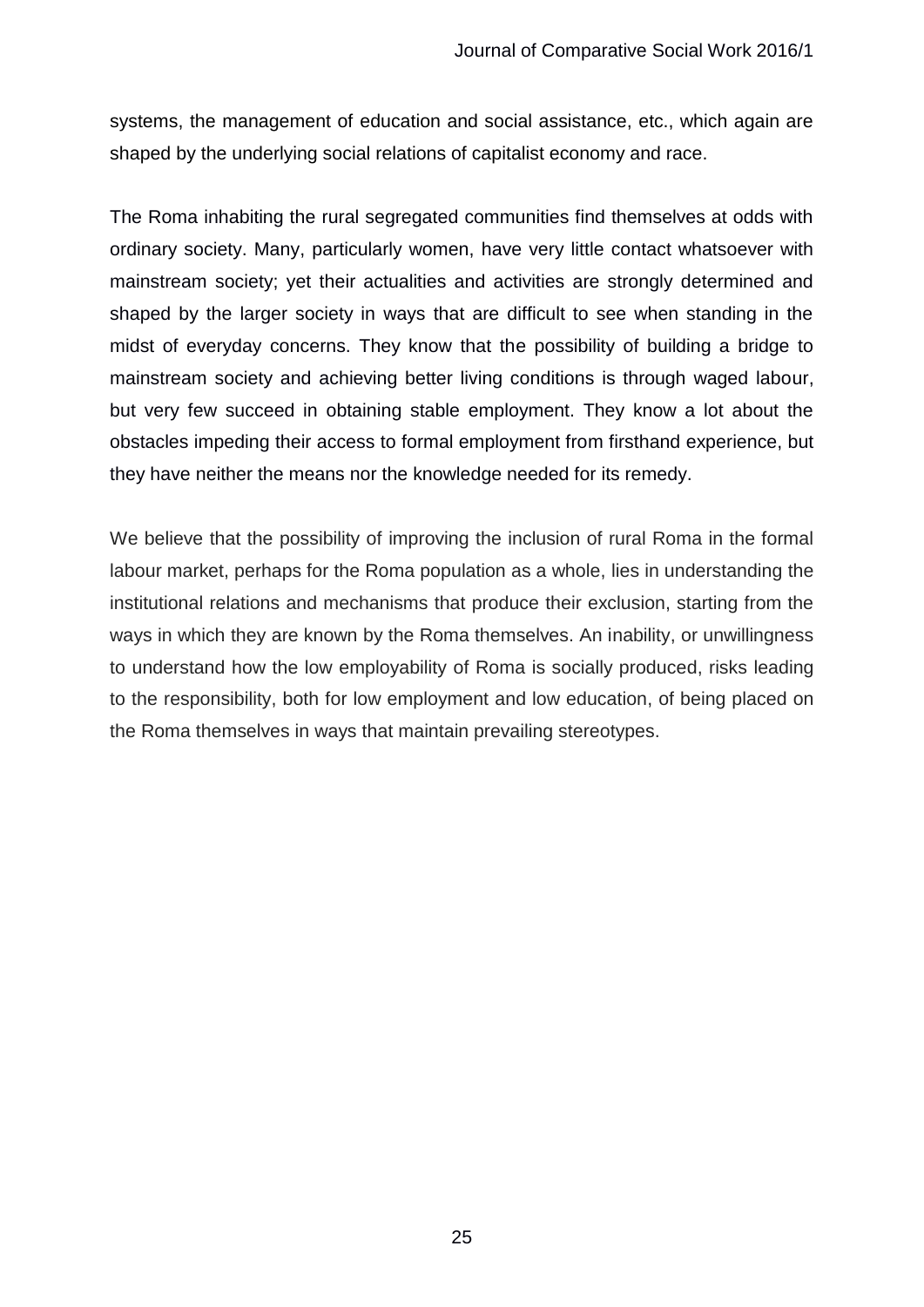# **End notes**

1. The Communist regime in Romania is popularly associated with the government of Nicolae Ceausescu, head of state of the Socialist Republic of Romania, between 1967-1989.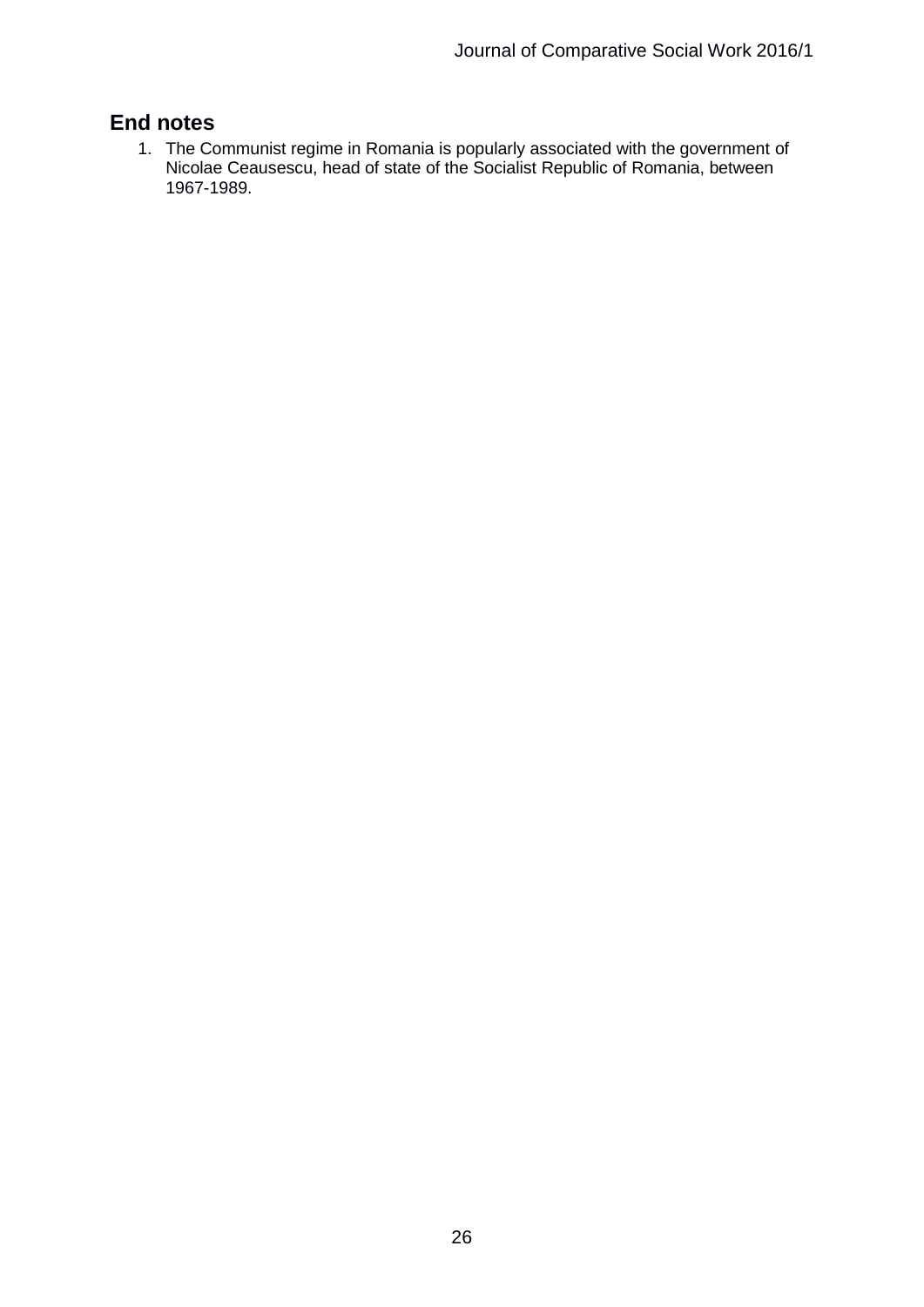#### **References**

- Bădescu, G., Grogoraş, V., Rughiniş, C., Voicu, M., & Voicu, O. (2007). *Roma inclusion barometer*. The Foundation for an Open Society. Retrieved from http://www.fundatia.ro/en/roma-inclusion-barometer-0.
- Berntson, E. (2008). *Employability perceptions: Nature, determinants, and implications for health and well-being*. Dissertation: Stockholm University.
- Boeri, T., Philippis, M. D., Patacchini, E., & Pellizzari, M. (2011). *Moving to Segregation: Evidence from 8 Italian cities.* Working Papers 390, IGIER, Boccini University.
- Cace, S., Preoteasa, A. M., Stănescu, S. M., & Tomescu, C. (2011). *Legal and Equal on the Labor Market for Roma Communities: Diagnosis of the factors influencing employment rate in Romanian Roma community.* Bucharest: Expert Ed.
- Council of Europe (2012). *Human Rights of Roma and Travellers in Europe. Commissioner of Human Rights.* Strasbourg: Council of Europe Publishing.
- DeVault, M., & McCoy, L. (2006). Institutional Ethnography: Using Interviews to Investigate Ruling Relations. In D. Smith (Ed.), *Institutional Ethnography as Practice*. Lanham, US: Rowman & Littlefield Publishers Inc.
- Damm, A. P. (2009). Ethnic Enclaves and Immigrant Labor Market Outcomes. Quasi-Experimental Evidence. *Journal of Labour Economics*, *27*(2), 281-314.
- European Commission (2014). *Report on the implementation of EU framework for National Roma Integration Strategies*.
- Forrier, A., & Sels, L. (2003). The concept employability: A complex mosaic. *International Journal of Human Resources Development and Management*, *3*(2), 102-124.
- FRA European Union Agency for Fundamental Rights (2014). *Roma survey – Data in focus. Poverty and employment: The situation of Roma in 11 EU member States.* Retrieved from http://fra.europa.eu/sites/default/files/fra-2014-romasurvey-employment\_en.pdf.
- Ghoshal, S., & Bartlett, C. A. (2004). *The Individualized Corporation: A Fundamentally New Approach to Management* (6. ed.). New York, N.Y.: HarperBusiness*.*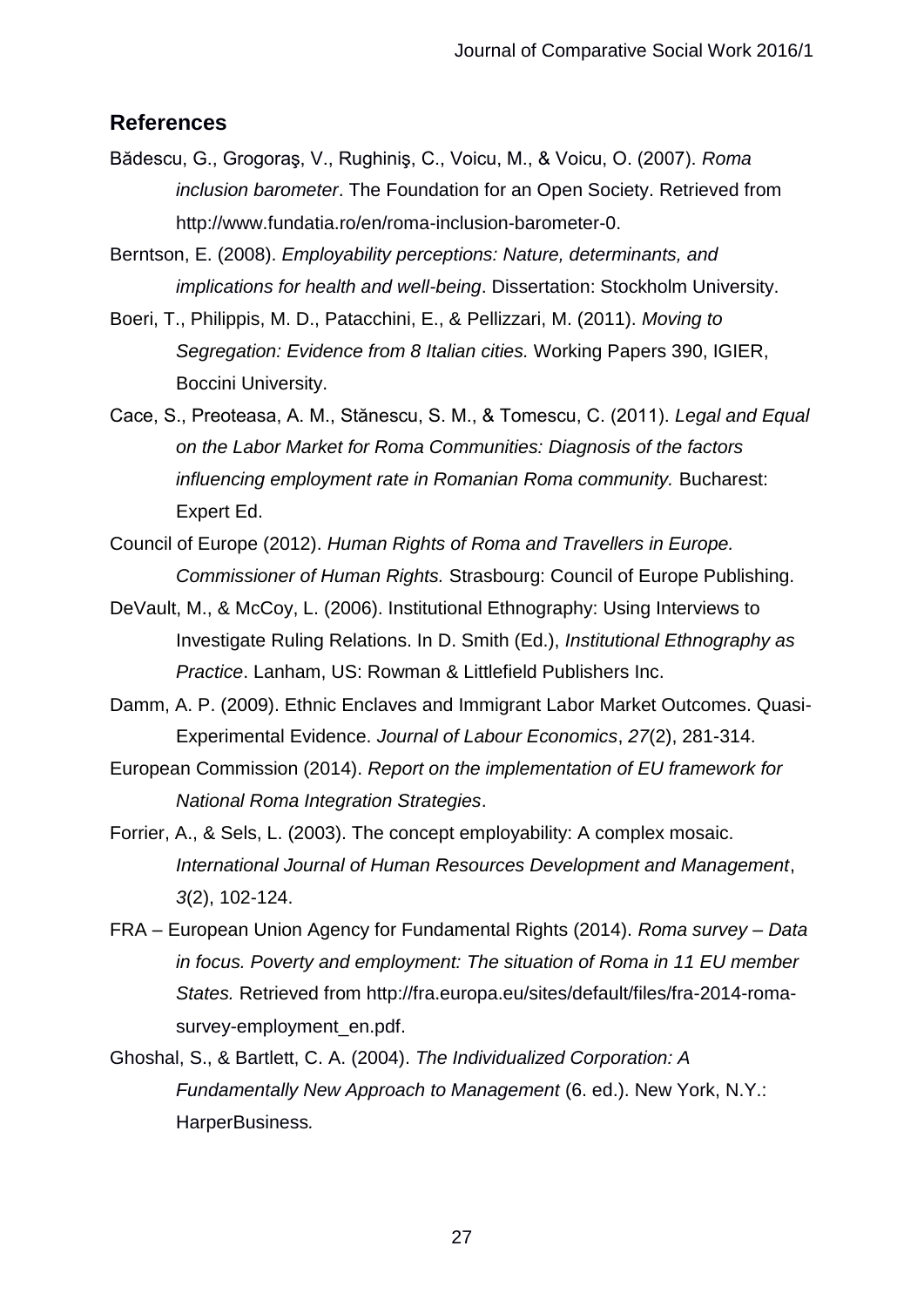- Harper, K., Steger, T., & Filcak, R. (2009). *Environmental Justice and Roma Communities in Central and Eastern Europe,* Selected Publications of EFS Faculty, Students, and Alumni.
- Kalleberg, A. L. (2009). Precarious Work, Insecure Workers: Employment Relations in Transition. *American Sociological Review*, *74*(1) 1-22.
- Kligman, G. (2001). On the Social Construction of "Otherness": Identifying "the Roma" in Post-Socialist Communities, *Review of Sociology 7*(2), 61-78.
- Lebedinski, L. (2013). *Residential Segregation and Labour Market: Outcomes of Roma in Serbia.* Unpublished paper. Louvain: IRES, Université Catholique.
- Lippai, C., Strnadová, L., Toušek, L., 2011, *Housing Conditions and Spatial Segregation of the Roma in the Czech Republic and Hungary: A Case Study Comparison*. RESPECT Project Working Paper Series, No. 13/2011.
- Lazăr, T.A., Dincă, M., Ungureanu, R., Sandvin, J., Breimo Paulsen, J., Fyling, I., Bîrneanu, A. (2015). *The Compatibility Between the Current European and Romanian National Framework of Labour Market Integration of Roma.* Retrieved from: http://www.e-qual-see.ro/?page\_id=192.
- McCoy, L. (2006). Keeping the Institution in View. Working with Interview Accounts. In D. Smith (Ed.), *Institutional Ethnography as Practice*. Lanham, US: Rowman & Littlefield Publishers Inc.
- [Milikowski,](http://ejc.sagepub.com/search?author1=Marisca+Milikowski&sortspec=date&submit=Submit) M. (2000) Exploring a Model of De-Ethnicization: The Case of Turkish Television in the Netherlands. *European Journal of Communication, 15*(4), 443-468.
- Mionel, V., & Gavris, A. (2015). Administrative Policies in Urban Segregated Spaces. The Case of the Romanian Ghettos. *Transylvanian Review of Administrative Sciences*. *45*(E), 116-135.
- Moisă, F., Rostaș, I. A, Tarnovschi, D., Rădulescu, I. S. D., & Andersen, T. S. (2013). *Raportul societăţii civile asupra implementării Strategiei Naţionale de Integrare a Romilor și a Planului de Acţiune al Deceniului în România în 2012*. [The Report of the civil society regarding the implementation of the National Strategy for Roma Integration and the Action Plan of Roma Decade in Romania in 2012] Budapest: Decade of Roma Inclusion Secretariat Foundation.
- Ng, R. (1981). Constituting Ethnic Phenomenon: An Account from the Perspective of Immigrant Women. *Canadian Ethnic Studies*, *13*(1), 97-108.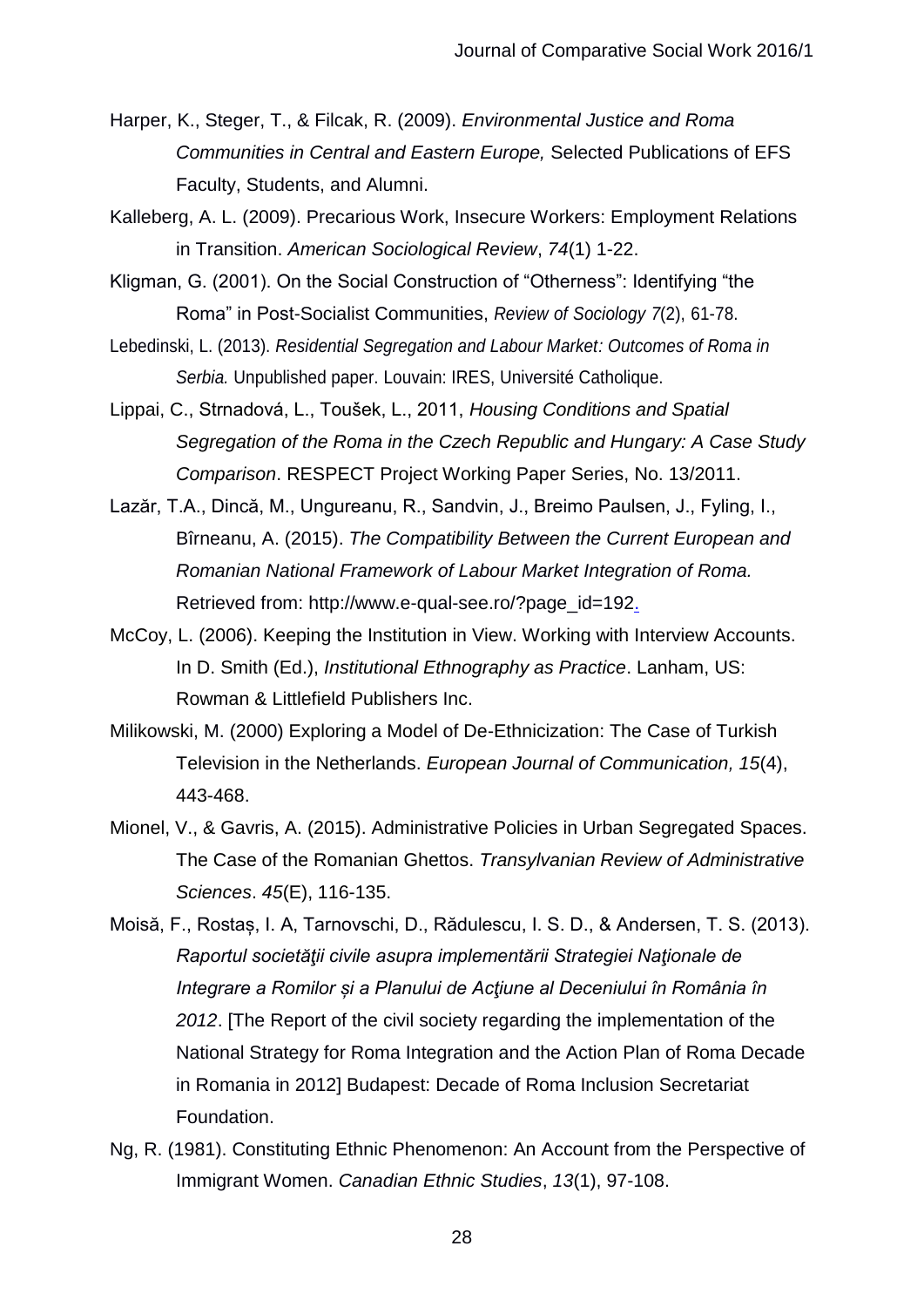- O'Higgins, N., & Ivanov, A. (2006). Education and Employment Opportunities for the Roma. *Comparative Economic Studies*, *48*, 6-19.
- Pinet, J. (2009). *Les Roms, entre reconnaisssance et exclusion: Essai de synthèse sur la situation des Roms en Belgique*, ATD Quart Monde Wallonie-Bruxelles, Retrieved from http://www.atd-quartmonde.be/Les-Rroms-entrereconnaissance-et.html, p. 14.
- Precupețu, I. (2013). Inequality trends in Romania. *Quality of Life*, *24*(3), 249-276.
- Preoteasa, A. M., Șerban, M., & Tarnovschi. D. (2012). *Situaţia romilor în România, 2011. Între incluziune socială și migraţie* [The Roma condition in Romania, 2011. Between Social Exclusion and Migration], Bucharest: Soros Foundation Romania.
- Preoteasa, A. M. *(2015).* Munca precara, solutie pentru populatia vulnerabila din mediul rural [Precarious work, a solution for the vulnerable population in rural areas] *Calitatea vietii* [Quality of Life], *26*(1), 36-59.
- Radu, M. (2011*). Romania, Promoting Social Inclusion of Roma.* European Commission*,* DG Employment, Social Affairs and Inclusion,
- Reich, M., Gordon, D. M., & Edwards, R. C. (1973). Dual Labor Markets: A Theory of Labor Market Segmentation. *American Economic Review*, *63*(2), 359-365.
- Respect (2011). Towards a Topography of Tolerance and Equal Respect. *European Policy Brief,* 2011(December). European Commission. Retrieved from http://respect.iusspavia.it/files/policybriefs/RESPECT\_POLICY%20BRIEF\_re generation\_of\_areas\_inhabited\_by\_minorities.pdf
- RNSI (Romanian National Statistics Institute) (2012*). Final Results of the 2011 Census of Population and Households*. Retrieved from *www.recensamantromania.ro.*
- Smith, D. (1987). *The Everyday World as Problematic: A Feminist Sociology*. Boston: Northeastern University Press.
- Smith, D. (2005). *Institutional Ethnography: A Sociology for People*. The Gender Lens Series. Oxford: AltaMira Press.
- Strati, F. (2011). *Promoting Social Inclusion of Roma: A Study of National Policie*s. European Commission, DG Employment, Social Affairs and Inclusion.
- Sykora, L. (2009). New Socio-Spatial Formations: Places of Residential Segregation and Separation in Czechia. *Tijdschrift voor Economische en Sociale Geografie*, *100*(4), 417–435.